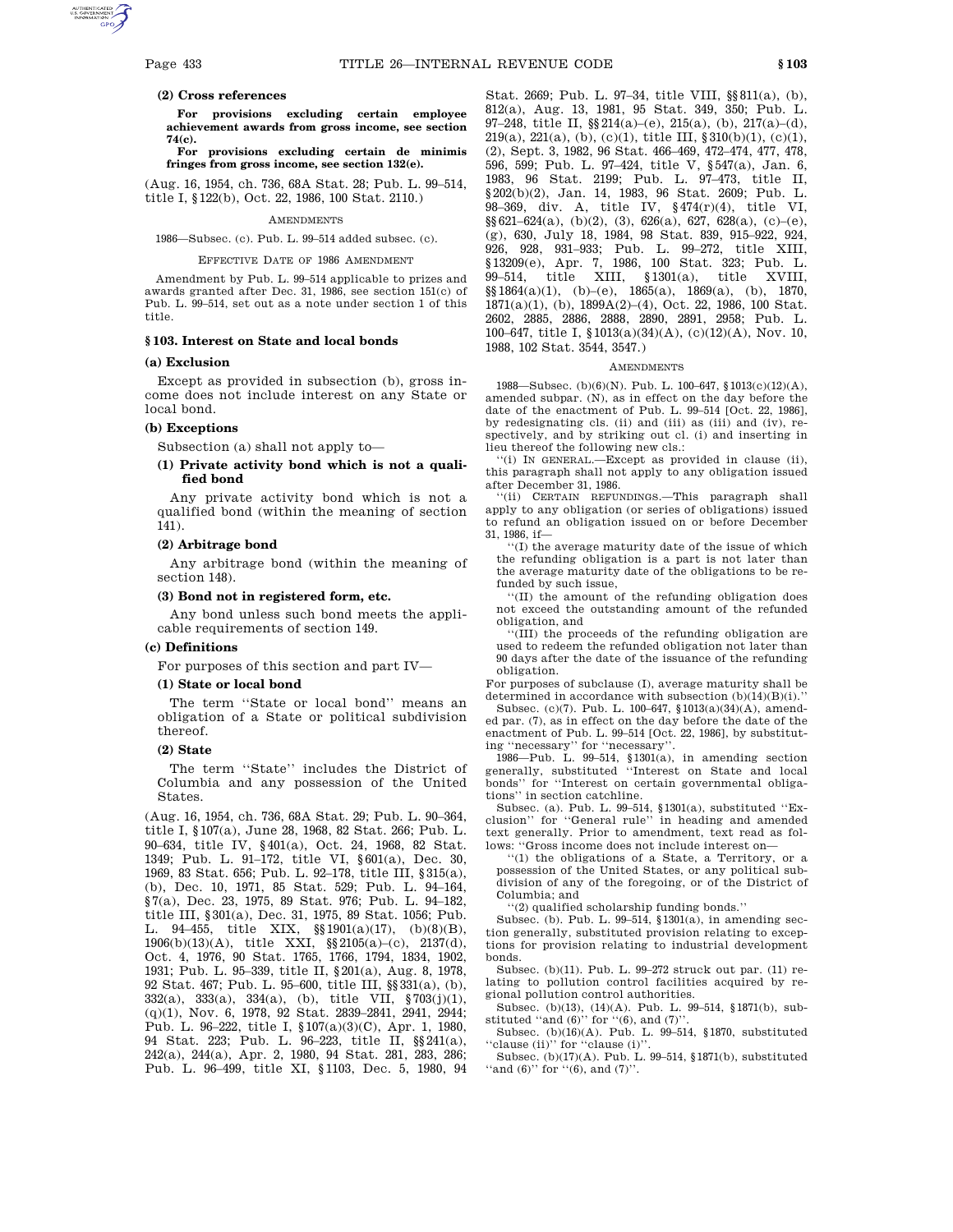Subsec. (c). Pub. L. 99–514, §1301(a), in amending section generally, substituted provision relating to definitions for provision relating to arbitrage.

Subsecs. (d) to (g). Pub. L. 99–514, §1301(a), in amending section generally, struck out subsecs. (d) to (g) which related to certain irrigation dams, qualified scholarship funding bonds, certain federally guaranteed obligations, and qualified steam-generating or alcoholproducing facilities, respectively.

Subsec. (h). Pub. L. 99–514, §1301(a), in amending section generally, struck out subsec. (h) which provided that obligations must not be guaranteed.

Subsec. (h)(2)(A). Pub. L. 99–514, §1899A(2), substituted ''guaranteed'' for ''guaranted''.

Subsec. (h)(5)(A). Pub. L. 99–514, §1865(a), struck out ''the United States,'' after ''program of''.

Subsecs. (i) to (k). Pub. L. 99–514, §1301(a), in amending section generally, struck out subsecs. (i) to (k) which related to obligations of certain volunteer fire departments, provided that obligations must be in registered form to be tax-exempt, and required public approval for industrial development bonds, respectively.

Subsec. (*l*). Pub. L. 99–514, §1301(a), in amending section generally, struck out subsec. (*l*) which related to information reporting requirements for certain bonds.

Subsec. (*l*)(2)(F). Pub. L. 99–514, §1864(d), added subpar. (F) which read: ''if such obligation is a private activity bond (as defined in subsection (n)(7)), such information as the Secretary may require for purposes of determining whether the requirements of subsection (n) are met with respect to such obligation.''

Subsec. (m). Pub. L. 99–514, §1301(a), in amending section generally, struck out subsec. (m) which related to obligations exempt other than under this title.

Subsec. (m)(1). Pub. L. 99–514, §1871(a)(1), substituted "(j), (k), (l), (n), and (o)" for "(k), (l), and (n)"

Subsec. (m)(3)(B). Pub. L. 99–514, §1899A(3), substituted  $"608(a)(6)(A)"$  for  $"608(6)(A)"$ .

Subsec. (n). Pub. L. 99–514,  $$1301(a)$ , in amending section generally, struck out subsec. (n) which related to limitation on aggregate amount of private activity bonds issued during any calendar year.

Subsec. (n)(6)(A), (B)(i). Pub. L. 99–514, §1864(b), substituted ''governmental units or other authorities'' for ''governmental units''.

Subsec.  $(n)(7)(C)(i)$ . Pub. L. 99–514, §1864(c), substituted "all of the property to be financed by the obligation'' for ''the property described in such paragraph''.

Subsec. (n)(10)(B). Pub. L. 99–514, §1864(e), substituted ''identify project'' for ''specify project'' in heading and ''identify (with reasonable specificity) the project'' for ''specify the project'' in text of subpar. (B)(i).

Subsec. (n)(10)(D). Pub. L. 99–514, §1864(e)(2), substituted ''any identification or specification'' for ''any specification''.

Subsec. (n)(13). Pub. L. 99–514, §1864(a)(1), added par. (13).

Subsec. (*o*). Pub. L. 99–514, §1301(a), in amending section generally, struck out subsec. (*o*) relating to consumer loan bonds.

Pub. L. 99–514, §1869(a), (b)(1), substituted ''Private loan bonds'' for ''Consumer loan bonds'' in subsection and par. (2) headings, ''private loan bond'' for ''consumer loan bond'' in text of pars. (1),  $(2)(A)$  and (B), and "subsection  $(c)(6)(H)(i)$ " for "subsection  $(c)(6)(G)(i)$ " in par. (2)(C)(ii).

Pub. L. 99–514, §1869(b)(2), redesignated subsec. (*o*), relating to cross references, as (p). Subsec. (p). Pub. L. 99–514, §1301(a), in amending sec-

tion generally, struck out subsec. (p) which related to cross references.

Pub. L. 99–514, §1869(b)(2), redesignated former subsec. (*o*), relating to cross references, as (p).

Subsec. (p)(4). Pub. L. 99–514, §1899A(4), substituted ''October 27, 1949 (48 U.S.C. 1403)'' for ''October 27, 1919 (48 U.S.C. 1403)''.

1984—Subsec. (b)(4). Pub. L. 98–369, §628(e), inserted ''For purposes of subparagraph (A), any property shall not be treated as failing to be residential rental property merely because part of the building in which such property is located is used for purposes other than residential rental purposes.''

Subsec. (b)(6)(F)(iv). Pub. L. 98–369, §474(r)(4), substituted "section  $30(b)(2)(A)$ " for "section  $44F(b)(2)(A)$ ". Subsec. (b)(6)(N). Pub. L. 98–369, §630, designated ex-

isting provisions as cl. (i) and added cls. (ii) and (iii). Subsec. (b)(6)(P). Pub. L. 98–369, §628(c), added subpar.

(P). Subsec. (b)(7). Pub. L. 98–369, §628(g), repealed par. (7) which related to advance refunding of qualified public

facilities. Subsec. (b)(13). Pub. L. 98–369, §628(d), inserted ''For purposes of this paragraph— (A) a partnership and each of its partners (and their spouses and minor children) shall be treated as related persons, and (B) an S corporation and each of its shareholders (and their spouses and minor children) shall be treated as related persons.''

Subsec. (b)(15). Pub. L. 98–369, §623, added par. (15).

Subsec. (b)(16) to (18). Pub. L. 98–369, §627, added pars. (16) to (18).

Subsec. (c). Pub. L. 98–369, §624(b)(2), struck out ''bonds'' after ''Arbitrage'' in heading.

Subsec. (c)(1). Pub. L. 98–369, §624(b)(3), inserted ''to arbitrage bonds'' in heading.

Subsec. (c)(6), (7). Pub. L. 98–369, §624(a), added par. (6) and redesignated former par. (6) as (7).

Subsec. (h). Pub. L. 98–369, §622, amended subsec. (h) generally, in par. (1) substituting provisions that obligations are not included in the section if they are federally guaranteed for provisions which excluded obligations guaranteed, in whole or part, by the U.S. under a program to conserve energy, or under other Federal or State programs, in par. (2) substituting provisions defining ''federally guaranteed'' for provisions setting forth obligations to which this subsection applies, and adding pars. (3) to (5).

Subsec. (m)(1). Pub. L. 98–369, §628(a)(1), inserted ''In the case of an obligation issued after December 31, 1983, such obligation shall not be treated as described in this paragraph unless the appropriate requirements of subsections (b), (c), (h), (k), (*l*), and (n) of this section and section 103A are met with respect to such obligation. For purposes of applying such requirements, a possession of the United States shall be treated as a State; except that clause (ii) of subsection (n)(4)(A) shall not apply.'

Subsec.  $(m)(2)(B)$ . Pub. L. 98-369, §628(a)(2), substituted ''is exempt from tax under this title without regard to any provision of law which is not contained in this title and which is not contained in a revenue Act'' for ''is exempt from taxation under any provision of this title''.

Subsec. (m)(3). Pub. L. 98–369, §628(a)(3), added par. (3).

Subsec. (n). Pub. L. 98–369, §621, added subsec. (n). Former subsec. (n), relating to cross references, redesignated (*o*).

Subsec. (*o*). Pub. L. 98–369, §626(a), added subsec. (*o*) relating to consumer loan bonds.

Pub. L. 98–369, §621, redesignated subsec. (n), relating

to cross references, as (*o*). 1983—Subsec. (m). Pub. L. 97–424, §547(a), added subsec. (m). Former subsec. (m) redesignated (n).

Pub. L. 97–473 amended subsec. (m) generally, adding pars. (1) and (2), redesignating former pars. (1) to (3) as (3) to (5), respectively, and striking out par. (24) which had provided reference regarding exempt-interest dividends to section 852(b)(5)(B.) See section 722(b) of Pub. L. 98–369, set out as a note below.

Subsec. (n). Pub. L. 97–424, §547(a), redesignated former subsec. (m), relating to cross references, as (n).

1982—Subsec. (b)(2). Pub. L. 97–248, §215(b)(2), substituted ''For purposes of this section'' for ''For purposes of this subsection''.

Subsec. (b)(4). Pub. L. 97-248,  $\S$ 217(a)(1), (b), 221(a),  $(c)(1)$ ,  $310(c)(1)$ , in subpar. (A) substituted "if at all times during the qualified project period'' for ''if each obligation issued pursuant to the issue is in registered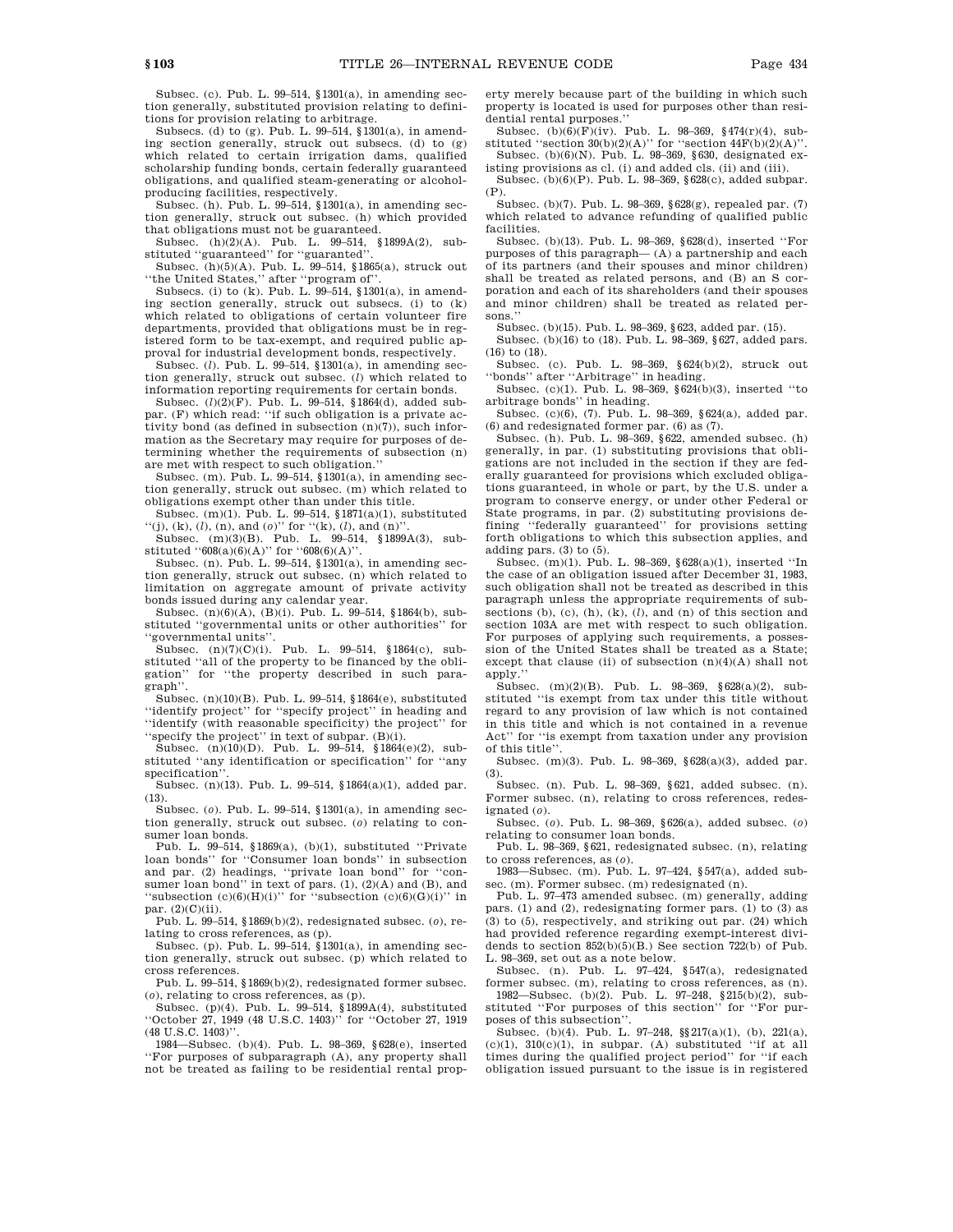form and if'' after ''residential rental property'', and struck out ''(within the meaning of section  $167(k)(3)(B)$ " after "low or moderate income", added subpar. (J), struck out provision that for purposes of subpar. (A), ''targeted area project'' meant a project located in a qualified census tract (within the meaning of section  $103A(k)(2)$  or an area of chronic economic distress (within the meaning of section  $103A(k)(3)$ ) and, in last sentence, substituted ''electric energy or gas from'' for ''electric energy from''.

Subsec.  $(b)(6)(C)$ . Pub. L. 97–248, §217(a)(3), substituted "paragraph (13)" for "paragraph (7)"

Subsec.  $(b)(6)(F)(iv)$ . Pub. L. 97–248, §214(d), added cl. (iv).

Subsec. (b)(6)(K) to (O). Pub. L. 97–248, §214(a)–(c), (e), added subpars. (K) to (O).

Subsec. (b)(9)(A). Pub. L. 97–248, §217(c), inserted ''ferry,'' after ''rail car'' in provisions preceding cl. (i), and in cl. (ii), inserted ''(or, in the case of a ferry, mass transportation services)'' after ''mass commuting services''.

Subsec. (b)(10). Pub. L. 97–248, §217(a)(2), added par.  $(10)$ . Former par.  $(10)$  redesignated  $(13)$ .

Subsec. (b)(11). Pub. L. 97–248, §217(d), added par. (11). Subsec. (b)(12). Pub. L. 97–248, §221(b), added par. (12). [Provisions of par. (12)(A) were formerly contained, as undesignated provisions, in par. (4).]

Subsec. (b)(13). Pub. L. 97–248,  $\S 217(a)(2)$ , redesignated former par. (10) as (13).

Subsec. (b)(14). Pub. L. 97–248, §219(a), added par. (14). Subsec. (h). Pub. L.  $97-248$ ,  $$310(c)(2)$ , substituted ''must not be guaranteed or subsidized'' for ''must be in registered form and not guaranteed or subsidized'' in heading, and in par. (1) struck out subpar. (A) reading ''such obligation is not issued in registered form'', and redesignated subpars. (B) and (C) as (A) and (B), respectively.

Subsec. (j). Pub. L. 97–248, §310(b)(1), added subsec. (j). Former subsec. (j), relating to cross references, redesignated (m).

Subsec. (k). Pub. L. 97–248, §215(a), added subsec. (k). Subsec. (*l*). Pub. L. 97–248, §215(b)(1), added subsec. (*l*). Subsec. (m). Pub. L. 97–248, §§215(a), (b)(1), 310(b)(1), redesignated former subsec. (j), relating to cross references, as (m).

1981—Subsec. (b)(4)(I). Pub. L. 97–34, §811(a), added subpar. (I).

Subsec. (b)(9), (10). Pub. L. 97–34, §811(b), added par. (9) and redesignated former par. (9) as (10).

Subsecs. (i), (j). Pub. L. 97–34, §812(a), added subsec. (i) and redesignated former subsec. (i) as (j).

1980—Subsec. (b)(4). Pub. L. 96–499, §1103(b), inserted before last sentence provisions defining ''targeted area project'' for purposes of subpar. (A).

Subsec.  $(b)(4)(A)$ . Pub. L. 96–499, §1103(a), substituted provisions relating to low or moderate income residential rental property for provisions relating to residential real property for family units.

Subsec. (b)(4)(H). Pub. L. 96–223, §242(a)(1), added subpar. (H).

Subsec. (b)(6)(J). Pub. L. 96–499, §1103(c), added subpar. (J).

Subsec. (b)(8), (9). Pub. L. 96–223, §242(a)(2), added par. (8) and redesignated former par. (8) as (9).

Subsec. (c)(5). Pub. L. 96-222, §107(a)(3)(C), amended the directory language of Pub. L. 96–500, §703(q)(1). See 1978 Amendment note below for subsec. (c)(5).

Subsec. (g). Pub. L. 96–223, §241(a), added subsec. (g). Former subsec. (g) redesignated (i).

Subsec. (h). Pub. L. 96–223, §244(a), added subsec. (h). Subsec. (i). Pub. L. 96–223, §§241(a), 244(a), redesignated former subsec. (g) as (i).

1978—Subsec. (b)(1). Pub. L. 95–600, §703(j)(1)(A), substituted "subsection  $(a)(1)$  or  $(2)$ " for "subsection  $(a)(1)$ " in heading.

Subsec. (b)(4). Pub. L. 95–600, §§332(a), 333(a), in subpar. (G)(i) inserted reference to electric utility, industrial, agricultural, or commercial users and added subpar.  $(G)(ii)$  and provision following subpar.  $(G)(ii)$  relating to the local furnishing of electric energy.

Subsec. (b)(6)(D). Pub. L. 95–600, §331(a), substituted in heading and cl. (i) "\$10,000,000" for "\$5,000,000"

Subsec. (b)(6)(I). Pub. L. 95–600, §331(b), added subpar. (I).

Subsec. (b)(7), (8). Pub. L. 95–600, §334(a), (b), added par. (7), redesignated former par. (7) as (8) and, as so redesignated, substituted ''(6), and (7)'' for ''and (6)''.

Subsec. (c)(1). Pub. L. 95–600, §703(j)(1)(B), substituted in heading and text "(a)(1) or (2)" for "(a)(1) or (4)".

Subsec. (c)(2)(A). Pub. L. 95–600,  $\sqrt{703(j)(1)(C)}$ , substituted "subsection  $(a)(1)$  or  $(2)$ " for "subsection  $(a)(1)$ or  $(2)$  or  $(4)$ "

Subsec. (c)(5). Pub. L. 95–600, §703(j)(1)(D), (q)(1), as amended by Pub. L. 96-222,  $$107(a)(3)(C)$ , substituted ''section 438 of the Higher Education Act of 1965'' for ''section 2 of the Emergency Insured Student Loan Act of 1969'' and ''paragraph (2)(A)'' for ''subsection  $(d)(2)(A)$ ".

Subsec. (d). Pub. L. 95–600, §703(j)(1)(E), substituted "subsection  $(b)(4)(G)$ " for "subsection  $(c)(4)(G)$ ".

Subsec. (e). Pub. L. 95–339 redesignated second subsec. (e), relating to cross references, as (g).

Subsec. (f). Pub. L. 95–339 added subsec. (f).

Subsec. (g). Pub. L. 95–339 redesignated second subsec. (e), relating to cross references, as (g).

1976—Subsec. (a). Pub. L. 94–455, §§1901(a)(17)(A), 2105(a), added par. (2) relating to qualified scholarship funding bonds. Former pars. (2) and (3), relating to obligations of the United States and to the obligations of corporations organized under an Act of Congress, were struck out.

Subsec. (b). Pub. L. 94–455, §1901(a)(17)(B), (C), redesignated subsec. (c) as (b) and in par. (1) of subsec. (b) as so redesignated substituted "subsection  $(a)(1)$  or  $(2)$ " for "subsection  $(a)(1)$ ". Former subsec. (b), which created an exception to the rule that gross income did not include interest on obligations of the United States, by providing that the exception did not apply to obligations of the United States (with specified exceptions) unless under the authorizing Acts such interest is wholly exempt from the taxes imposed by this subtitle, was struck out.

Subsec. (c). Pub. L. 94–455, §§1901(a)(17)(B), (D), (b)(8)(B), 1906(b)(13)(A), 2105(c), redesignated subsec. (d) as (c) and, in subsec. (c) as so redesignated, substituted  $((a)(1)$  or  $(4)$ " for  $((a)(1)$ " in par. (1) and  $((a)(1)$  or (2) or (4)" for  $((a)(1))$ " in par.  $(2)(A)$ , substituted "educational" organization described in section  $170(b)(1)(A)(ii)$ " for ''educational institution (within the meaning of section  $151(e)(4)$ )'' in par. (3)(A), added par. (5), redesignated former par. (5) as (6), and in par. (6) as so redesignated substituted ''Secretary'' for ''Secretary or his delegate''. Former subsec. (c) redesignated (b).

Subsec. (d). Pub. L. 94–455, §1901(a)(17)(B), redesignated subsec. (e) as (d). Former subsec. (d) redesignated

(c). (e). Pub. L. 94–455,  $\S(1901(a)(17)(B), (E),$  $2105(b)$ ,  $2137(d)$ , added subsec. (e) relating to qualified scholarship funding bonds, redesignated former subsec. (f) relating to cross references as a second subsec. (e), reduced the number of cross references in subsec. (e) as so redesignated from twenty-three (which made reference to various obligations of the United States and of corporations organized under Acts of Congress) to three, relating, respectively, to Puerto Rican bonds, Virgin Islands insular and municipal bonds, and certain obligations issued under title I of the Housing Act of 1949, and inserted a fourth cross reference, designated as par. (24) relating to the treatment of exempt-interest dividends. Former subsec. (e) redesignated (d).

Subsec. (f). Pub. L. 94–455, §1901(a)(17)(B), redesignated subsec. (f), relating to cross references, as (e).

1975—Subsecs. (e), (f). Pub. L. 94–182 and Pub. L. 94–164 made identical amendments, adding subsec. (e) and redesignating former subsec. (e) as (f).

1971—Subsec. (c)(4)(E). Pub. L. 92–178, §315(a)(1), substituted ''energy or gas,'' for ''energy, gas, or water or''.

Subsec. (c)(4)(F). Pub. L. 92–178, §315(a)(2), substituted '', or'' for a period.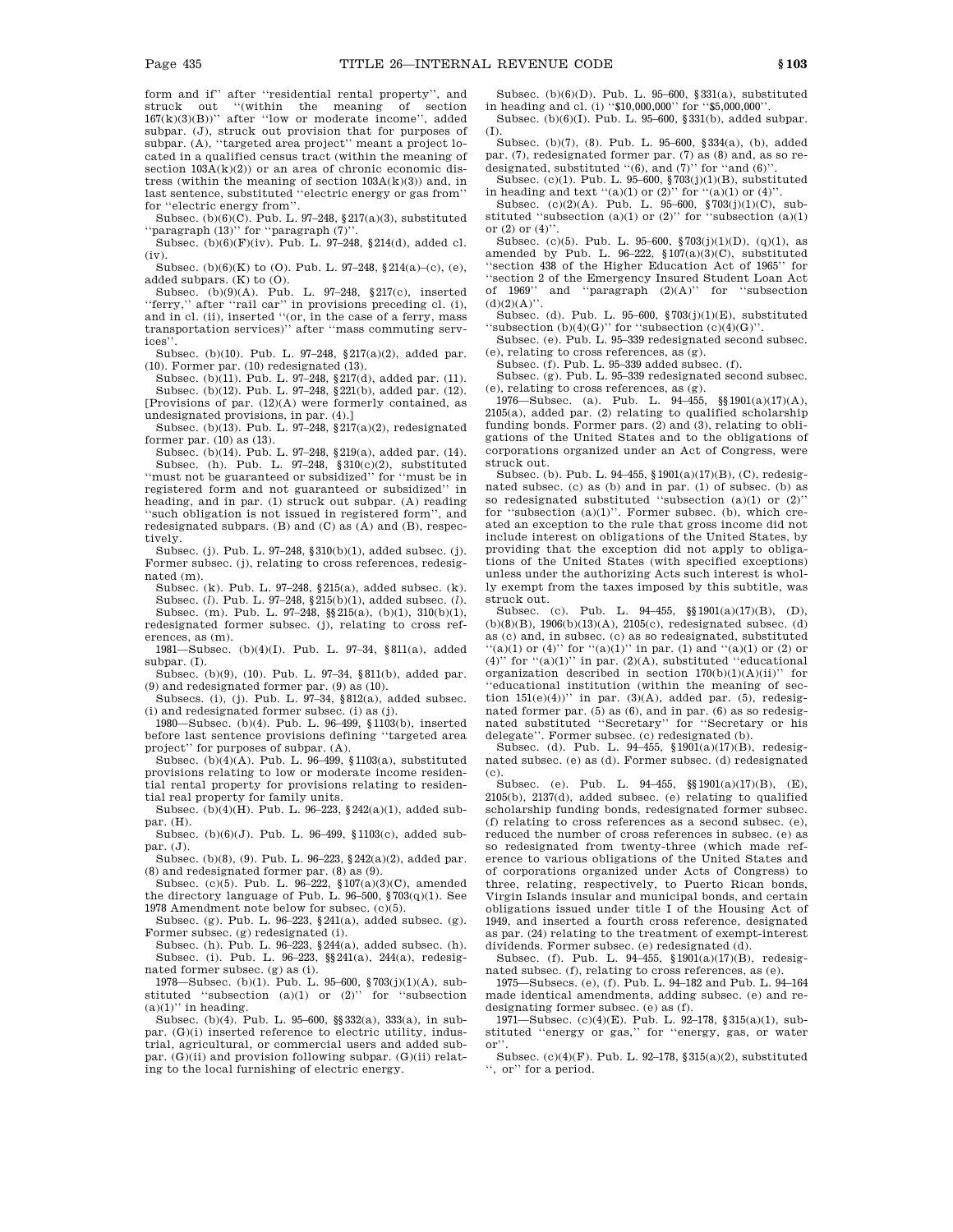Amount of Al-

Subsec. (c)(4)(G). Pub. L. 92–178, §315(a)(3), added subpar. (G).

Subsec. (c)(6)(F)(iii). Pub. L. 92–178, §315(b), substituted ''\$1,000,000'' for ''\$250,000''.

1969—Subsecs. (d), (e). Pub. L. 91–172 added subsec. (d) and redesignated former subsec. (d) as (e).

1968—Subsec. (c). Pub. L. 90–364 added subsec. (c). Former subsec. (c) redesignated (d).

Subsec.  $(c)(6)(D)$  to  $(H)$ . Pub. L. 90–634 added subpars. (D) to (H).

Subsec. (d). Pub. L. 90–364 redesignated former subsec. (c) as (d).

#### EFFECTIVE DATE OF 1988 AMENDMENT

Section 1013(a)(34)(B) of Pub. L. 100–647 provided that: ''Subparagraph (A) [amending this section] shall apply to obligations sold after May 2, 1978, and to which Treasury regulation section 1.103–13 (1979) was provided to apply.

# EFFECTIVE DATE OF 1986 AMENDMENT

Amendment by section 1301(a) of Pub. L. 99–514 applicable to bonds issued after Aug. 15, 1986, except as otherwise provided, see sections 1311 to 1318 of Pub. L. 99–514, set out as an Effective Date; Transitional Rules note under section 141 of this title.

Amendment by sections 1864(b)–(e), 1865(a), 1869(a), (b), 1870, and 1871(b) of Pub. L. 99–514 effective, except as otherwise provided, as if included in the provisions of the Tax Reform Act of 1984, Pub. L. 98–369, div. A, to which such amendment relates, see section 1881 of Pub. L. 99–514, set out as a note under section 48 of this title.

Section  $1864(a)(2)$  of Pub. L.  $99\text{--}514$  provided that:

''(A) Except as provided in subparagraph (B), the amendment made by paragraph (1) [amending this section] shall apply to obligations issued after the date of the enactment of this Act [Oct. 22, 1986] in taxable years ending after such date.

''(B) At the election of the issuer (made at such time and in such manner as the Secretary of the Treasury or his delegate shall prescribe), the amendment made by paragraph (1) shall apply to any obligation issued on or before the date of the enactment of this Act.''

Section 1871(a)(2) of Pub. L. 99–514 provided that: ''The amendment made by paragraph (1) [amending this section] shall apply to obligations issued after March 28, 1985, in taxable years ending after such date.''

# EFFECTIVE DATE OF 1984 AMENDMENT

Amendment by section  $474(r)(4)$  of Pub. L. 98-369 ap plicable to taxable years beginning after Dec. 31, 1983, and to carrybacks from such years, see section 475(a) of Pub. L. 98–369, set out as a note under section 21 of this title.

Section 624(c) of Pub. L. 98–369, as amended by Pub. L. 99–514, title XVIII, §1867(a), Oct. 22, 1986, 100 Stat. 2888, provided that:

''(1) IN GENERAL.—Except as otherwise provided in this subsection, the amendments made by this section [amending this section and section 103A of this title] shall apply with respect to bonds issued after December 31, 1984.

 $(2)$  EXCEPTION.—The amendments made by this section shall not apply to obligations issued for the Essex County New Jersey Resource Recovery Project authorized by the Port Authority of New York and New Jersey on November 10, 1983, as part of an agreement approved by Essex County, New Jersey, on July 7, 1981, and approved by the State of New Jersey on December 31, 1981. The aggregate face amount of bonds to which this paragraph applies shall not exceed \$350,000,000.''

Section 626(b) of Pub. L. 98–369, as amended by Pub. L. 99–514, §2, title XIII, §1317(22), title XVIII, §1869(c)(5), Oct. 22, 1986, 100 Stat. 2095, 2698, 2890; Pub. L. 100–647, title I, §1013(g)(24), Nov. 10, 1988, 102 Stat. 3554, provided that:

''(1) IN GENERAL.—Except as otherwise provided in this subsection the amendment made by subsection (a) [amending this section] shall apply to obligations issued after the date of enactment of this Act [July 18, 1984].

''(2) EXCEPTIONS FOR CERTAIN STUDENT LOAN PRO-GRAMS.—

''(A) IN GENERAL.—The amendments made by this section [amending this section] shall not apply to obligations issued by a program described in the following table to the extent the aggregate face amount of such obligations does not exceed the amount of allowable obligations specified in the following table with respect to such program:

| Program                                                                        | lowable Obli-<br>gations |
|--------------------------------------------------------------------------------|--------------------------|
| Colorado Student Obligation Bond Author-                                       |                          |
|                                                                                | \$60 million             |
|                                                                                | \$15.5 million           |
|                                                                                | \$50 million             |
| Illinois Higher Education Authority                                            | \$70 million             |
|                                                                                | \$16 million             |
| Louisiana Public Facilities Authority                                          | \$75 million             |
| Maine Health and Higher Education Facili-                                      |                          |
|                                                                                | \$5 million              |
| Maryland Higher Education Supplemental                                         |                          |
| Massachusetts College Student Loan Au-                                         | \$24 million             |
|                                                                                | \$90 million             |
| Minnesota Higher Education Coordinating                                        |                          |
|                                                                                | \$60 million             |
| New Hampshire Higher Education and                                             |                          |
| Health Facilities Authority                                                    | \$39 million             |
| New York Dormitory Authority                                                   | \$120 million            |
| Pennsylvania Higher Education Assistance                                       |                          |
|                                                                                | \$300 million            |
| Georgia Private Colleges and University Au-                                    |                          |
|                                                                                | \$31 million             |
| Wisconsin State Building Commission<br>South Dakota Health and Educational Fa- | \$60 million             |
|                                                                                | \$6 million              |
|                                                                                |                          |

''(B) PENNSYLVANIA HIGHER EDUCATION ASSISTANCE AGENCY.—Subparagraph (A) shall apply to obligations issued by the Pennsylvania Higher Education Assistance Agency only if such obligations are issued solely for the purpose of refunding student loan bonds outstanding on March 15, 1984.

''(3) CERTAIN TAX-EXEMPT MORTGAGE SUBSIDY BONDS.— For purposes of applying section 103(*o*) of the Internal Revenue Code of 1986 [formerly I.R.C. 1954], the term 'consumer loan bond' shall not include any mortgage subsidy bond (within the meaning of section 103A(b) of such Code) to which the amendments made by section 1102 of the Mortgage Subsidy Bond Tax Act of 1980 [enacting section 103A of this title] do not apply.

''(4) REFUNDING EXCEPTION.—The amendments made by this section [amending this section] shall not apply to any obligation or series of obligations the proceeds of which are used exclusively to refund obligations issued before March 15, 1984, except that—

''(A) the amount of the refunding obligations may not exceed 101 percent of the aggregate face amount of the refunded obligations, and

''(B) the maturity date of any refunding obligation may not be later than the date which is 17 years after the date on which the refunded obligation was issued (or, in the case of a series of refundings, the date on which the original obligation was issued).

''(5) EXCEPTION FOR CERTAIN ESTABLISHED PROGRAMS.— The amendments made by this section [amending this section] shall not apply to any obligation substantially all of the proceeds of which are used to carry out a program established under State law which has been in effect in substantially the same form during the 30-year period ending on the date of enactment of this Act [July 18, 1984], but only if such proceeds are used to make loans or to fund similar obligations—

''(A) in the same manner in which,

''(B) in the same (or lesser) amount per participant, and

''(C) for the same purposes for which,

such program was operated on March 15, 1984. This subparagraph shall not apply to obligations issued on or after March 15, 1987.

''(6) CERTAIN BONDS FOR RENEWABLE ENERGY PROP-ERTY.—The amendments made by this section [amend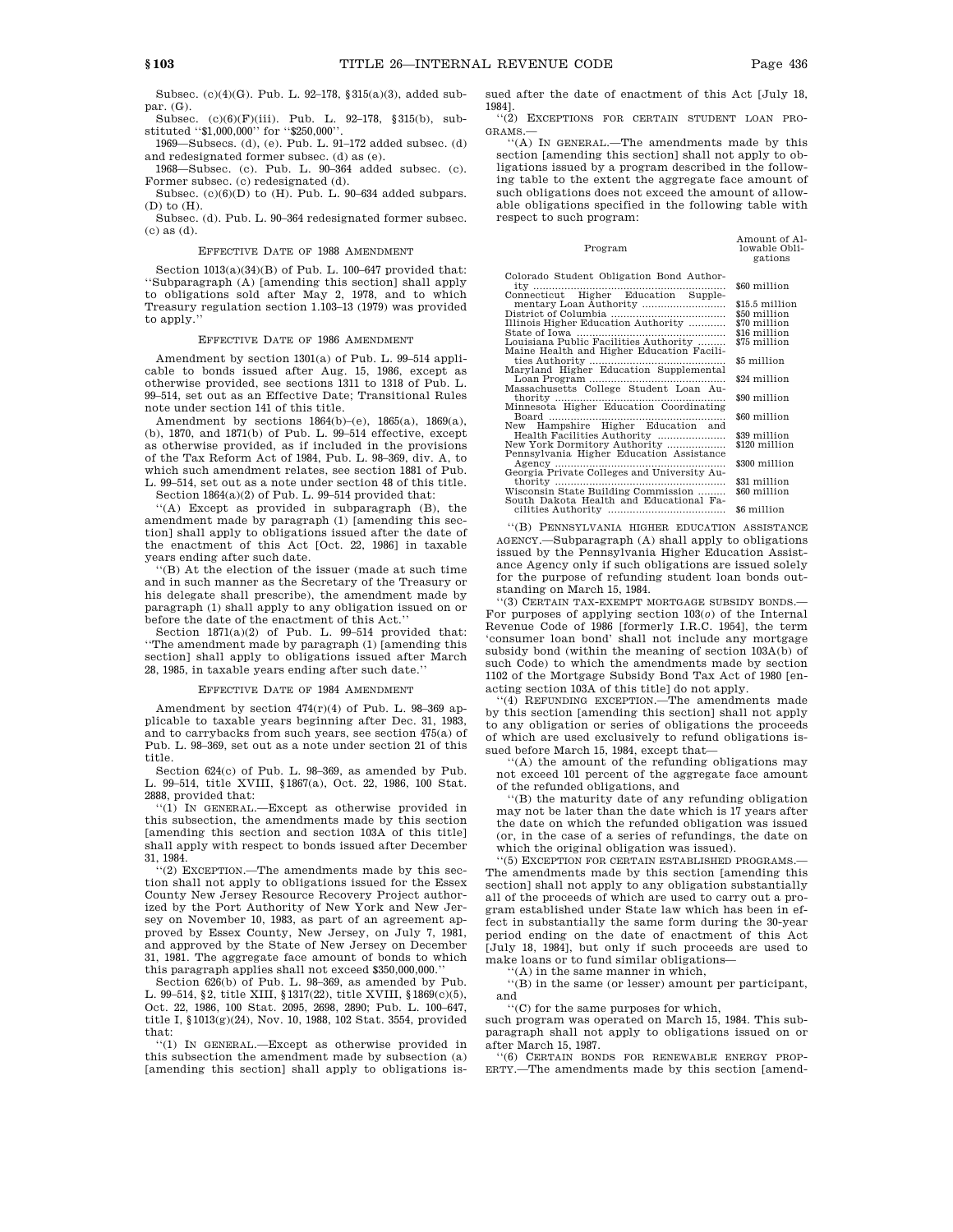ing this section] shall not apply to any obligations described in section 243 of the Crude Oil Windfall Profit Tax Act of 1980 [Pub. L. 96–223, set out as a note below].

''(7) EXCEPTION FOR CERTAIN DOWNTOWN REDEVELOP-MENT PROJECT.—The amendments made by this section [amending this section] shall not apply to any obligation which is issued as part of an issue 95 percent or more of the proceeds of which are to be used to provide a project to acquire and redevelop a downtown area if—

''(A) on August 15, 1985, a downtown redevelopment authority adopted a resolution to issue obligations for such project,

''(B) before September 26, 1985, the city expended, or entered into binding contracts to expend, more than \$10,000,000 in connection with such project, and

''(C) the State supreme court issued a ruling regarding the proposed financing structure for such

project on December 11, 1985. The aggregate face amount of obligations to which this paragraph applies shall not exceed \$85,000,000 and such obligations must be issued before January 1, 1992.

Section 631 of Pub. L. 98–369, as amended by Pub. L. 99–514, §2, title XIII, §§1316(j), 1317(43), title XVIII, §1872(a)–(c)(1), Oct. 22, 1986, 100 Stat. 2095, 2670, 2708, 2891, 2892; Pub. L. 100–647, title I, §1013(f)(8), (g)(40), Nov. 10, 1988, 102 Stat. 3549, 3557, provided that:

'(a) PRIVATE ACTIVITY BOND CAP.-

''(1) IN GENERAL.—Except as otherwise provided in this subsection, the amendment made by section 621 [amending this section] shall apply to obligations issued after December 31, 1983.

'(2) INDUCEMENT RESOLUTION BEFORE JUNE 19, 1984. The amendment made by section 621 shall not apply to any issue of obligations if—

 $(A)$  there was an inducement resolution (or other comparable preliminary approval) for the issue before June 19, 1984, and

(B) the issue is issued before January 1, 1985. ''(3) CERTAIN PROJECTS PRELIMINARILY APPROVED BE-FORE OCTOBER 19, 1983, GIVEN APPROVAL.—If—

''(A) there was an inducement resolution (or other comparable preliminary approval) for a project before October 19, 1983, by any issuing authority,

''(B) a substantial user of such project notifies the issuing authority within 30 days after the date of the enactment of this Act [July 18, 1984] that it intends to claim its rights under this paragraph, and

''(C) construction of such project began before October 19, 1983, or the substantial user was under a binding contract on such date to incur significant

expenditures with respect to such project, such issuing authority shall allocate its share of the limitation under section 103(n) of such Code for the calendar year during which the obligations were to be issued pursuant to such resolution (or other approval) first to such project. If the amount of obligations required by all projects which meet the requirements of the preceding sentence exceeds the issuing authority's share of the limitation under section 103(n) of such Code, priority under the preceding sentence shall be provided first to those projects for which substantial expenditures were incurred before October 19, 1983. If any issuing authority fails to meet the requirements of this paragraph, the limitation under section 103(n) of such Code for the issuing authority for the calendar year following such failure shall be reduced by the amount of obligations with respect to which such failure occurred.

''(3) [(4)] EXCEPTION FOR CERTAIN BONDS FOR A CON-VENTION CENTER AND RESOURCE RECOVERY PROJECT.—In the case of any city, if—

''(A) the city council of such city authorized a feasibility study for a convention center on June 10, 1982, and

''(B) on November 4, 1983, a municipal authority acting for such city accepted a proposal for the construction of a facility that is capable of generating steam and electricity through the combustion of municipal waste,

the amendment made by section 621 shall not apply to any issue, issued during 1984, 1985, 1986, or 1987 and substantially all of the proceeds of which are to be used to finance the convention center (or access ramps and parking facilities therefor) described in subparagraph (A) or the facility described in subparagraph (B).

'(b) PROPERTY FINANCED WITH TAX-EXEMPT BONDS REQUIRED TO BE DEPRECIATED ON STRAIGHT-LINE BASIS.—

''(1) IN GENERAL.—Except as otherwise provided in this section, the amendments made by section 628(b) [amending section 168 of this title] shall apply to property placed in service after December 31, 1983, to the extent such property is financed by the proceeds of an obligation (including a refunding obligation) issued after October 18, 1983.

'(2) EXCEPTIONS.

''(A) CONSTRUCTION OR BINDING AGREEMENT.—The amendments made by section 628(b) shall not apply with respect to facilities—

''(i) the original use of which commences with the taxpayer and the construction, reconstruction, or rehabilitation of which began before October 19, 1983, or

''(ii) with respect to which a binding contract to incur significant expenditures was entered into before October 19, 1983.

''(B) REFUNDING.—

''(i) IN GENERAL.—Except as provided in clause (ii), in the case of property placed in service after December 31, 1983, which is financed by the proceeds of an obligation which is issued solely to refund another obligation which was issued before October 19, 1983, the amendments made by section 628(b) shall apply only with respect to an amount equal to the basis in such property which has not been recovered before the date such refunded obligation is issued.

''(ii) SIGNIFICANT EXPENDITURES.—In the case of facilities the original use of which commences with the taxpayer and with respect to which significant expenditures are made before January 1, 1984, the amendments made by section 628(b) shall not apply with respect to such facilities to the extent such facilities are financed by the proceeds of an obligation issued solely to refund another obligation which was issued before October 19, 1983.

''(C) FACILITIES.—In the case of an inducement resolution or other comparable preliminary approval adopted by an issuing authority before October 19, 1983, for purposes of applying subparagraphs  $(A)(i)$  and  $(B)(ii)$  with respect to obligations described in such resolution, the term 'facilities' means the facilities described in such resolution.

''(c) OTHER PROVISIONS RELATING TO TAX-EXEMPT BONDS.—

''(1) IN GENERAL.—Except as otherwise provided in this subtitle, the amendments made by sections 622, 623, 627, and 628(c), (d), and (e) (and the provisions of sections 625(c), 628(f), and 629(b)) [amending this section and enacting provisions set out as notes under this section] shall apply to obligations issued after December 31, 1983.

''(2) OBLIGATIONS INVESTED IN FEDERALLY INSURED DEPOSITS.—Notwithstanding any other provision of this section, clause (ii) of section  $103(h)(2)(B)$  of the Internal Revenue Code of 1986 [formerly I.R.C. 1954] (as amended by this subtitle) shall apply to obligations issued after April 14, 1983; except that such clause shall not apply to any obligation issued pursuant to a binding contract in effect on March 4, 1983. '(3) EXCEPTIONS

''(A) CONSTRUCTION OR BINDING AGREEMENT.—The amendments (and provisions) referred to in paragraph (1) shall not apply to obligations with respect

to facilities— ''(i) the original use of which commences with the taxpayer and the construction, reconstruc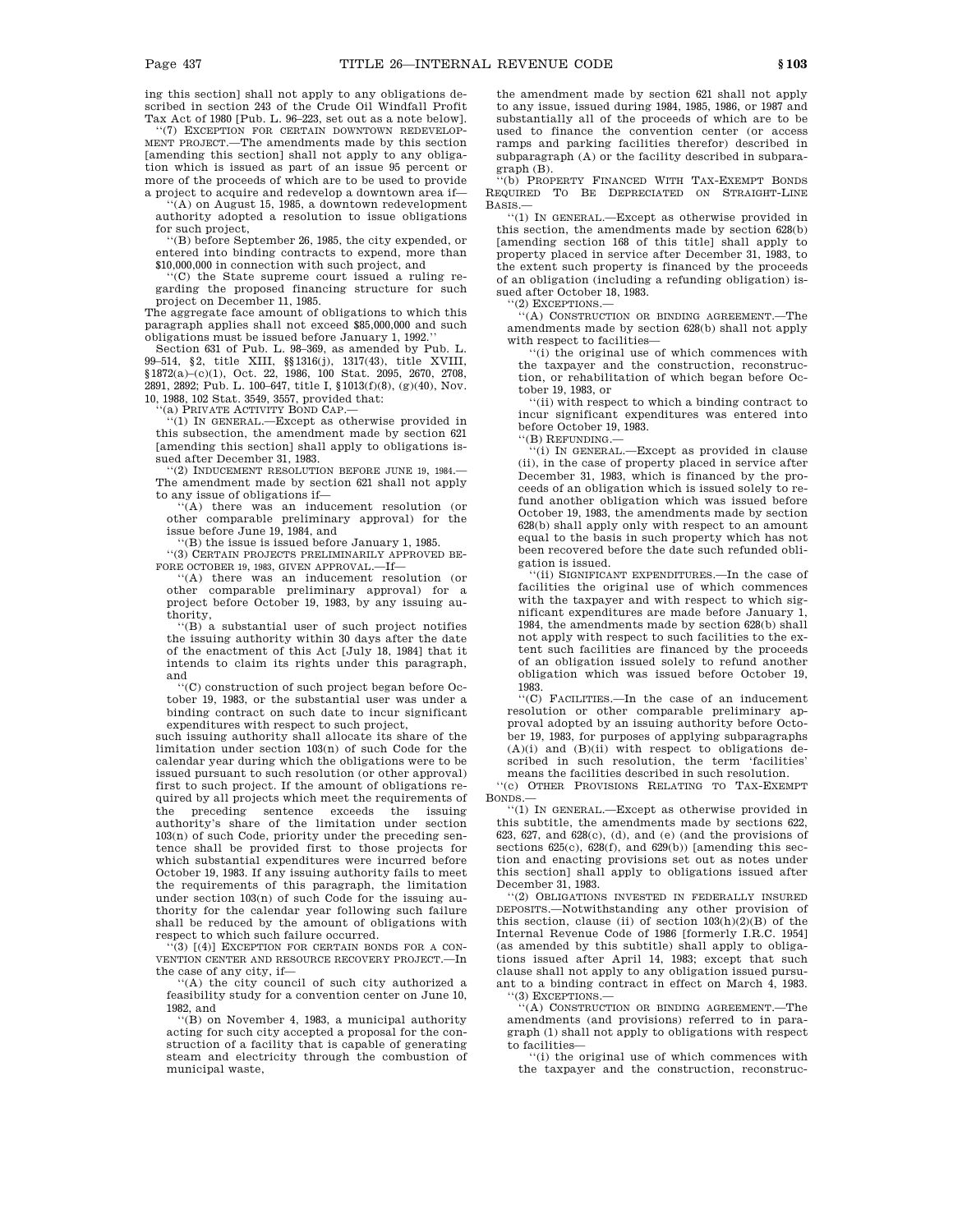tion, or rehabilitation of which began before October 19, 1983, and was completed on or after such date,

''(ii) the original use of which commences with the taxpayer and with respect to which a binding contract to incur significant expenditures for construction, reconstruction, or rehabilitation was entered into before October 19, 1983, and some of such expenditures are incurred on or after such date, or

''(iii) acquired after October 19, 1983, pursuant to a binding contract entered into on or before such date.

''(B) FACILITIES.—Subparagraph (C) of subsection (b)(2) shall apply for purposes of subparagraph (A) of this paragraph.

''(C) EXCEPTION.—Subparagraph (A) shall not apply with respect to the amendment made by section 628(e) and the provisions of sections 628(f) and 629(b) [amending this section and enacting provisions set out as notes under this section].

''(4) REPEAL OF ADVANCE REFUNDING OF QUALIFIED PUBLIC FACILITIES.—The amendment made by section 628(g) [amending this section] shall apply to refunding obligations issued after the date of the enactment of this Act [July 18, 1984]; except that if substantially all the proceeds of the refunded issue were used to provide airports or docks, such amendment shall only apply to refunding obligations issued after December 31, 1984. In the case of refunding obligations not to exceed \$100,000,000 issued after October 21, 1986, by Dade County, Florida, for the purpose of advance refunding its Aviation Revenue Bonds (Series J), the first sentence of this paragraph shall be applied by substituting 'the date which is 1 year after the date of the enactment of the Technical and Miscellaneous Revenue Act of 1988 [Nov. 10, 1988]' for 'December 31, 1984' and the amendments made by section 1301 of the Tax Reform Act of 1986 [section 1301 of Pub. L. 99–514, enacting sections 141 to 150 and 7703 of this title, amending this section and sections 2, 22, 25, 32, 86, 105, 152, 153, 163, 194, 269A, 414, 879, 1398, 3402, 4701, 4940, 4942, 4988, 6362, 6652, and 7871 of this title, repealing section 103A of this title, enacting provisions set out as notes under sections 141 and 148 of this title, and amending provisions set out as a note under section 103A of this title] shall not apply. In the case of refunding obligations not exceeding \$100,000,000 issued by the Alabama State Docks Department, the first sentence of this paragraph shall be applied by substituting 'December 31, 1987' for 'December 31, 1984' and the Internal Revenue Code of 1986 shall be applied without regard to section  $149(d)(2)$ ..[sic]

''(5) SPECIAL RULE FOR HEALTH CLUB FACILITIES.—In the case of any health club facility, with respect to the amendment made by section 627(c) [amending this section]—

''(A) paragraph (1) shall be applied by substitut-

ing 'April 12, 1984' for 'December 31, 1983', and ''(B) paragraph (3) shall be applied by substituting 'April 13, 1984' for 'October 19, 1983' each place it appears.

''(d) PROVISIONS OF THIS SUBTITLE NOT TO APPLY TO CERTAIN PROPERTY.—The amendments made by this subtitle [sections 621–632 of Pub. L. 98–369, amending this section and sections 103A and 168 of this title and enacting provisions set out as notes under this section] shall not apply to any property (and shall not apply to obligations issued to finance such property) if such property is described in any of the following paragraphs:

''(1) Any property described in paragraph (5), (6), or (7) of section 31(g) of this Act [set out as an Effective Date of 1984 Amendment note under section 168 of this title].

''(2) Any property described in paragraph (4), (8), or  $(17)$  of section  $31(g)$  of this Act [set out as an Effective Date of 1984 Amendment note under section 168 of this title] but only if the obligation is issued before January 1, 1985, and only if before June 19, 1984, the issuer had evidenced an intent to issue obligations exempt from taxation under the Internal Revenue Code of 1986 in connection with such property.

''(3) Any property described in paragraph (3) of section 216(b) of the Tax Equity and Fiscal Responsibility Act of 1982 [set out as an Effective Date of 1982 Amendment note under section 168 of this title].

'(4) Any solid waste disposal facility described in section 103(b)(4)(E) of the Internal Revenue Code of 1986 if—

''(A) a State public authority created pursuant to State legislation which took effect on June 18, 1973, took formal action before October 19, 1983, to commit development funds for such facility.

''(B) such authority issues obligations for any such facility before January 1, 1987, and

''(C) expenditures have been made for the development of any such facility before October 19, 1983.

''(5) Any solid waste disposal facility described in section 103(b)(4)(E) of the Internal Revenue Code of 1986 [formerly I.R.C. 1954] if—

 $f(A)$  a city government, by resolutions adopted on April 10, 1980, and December 27, 1982, took formal action to authorize the submission of a proposal for a feasibility study for such facility and to authorize the presentation to the Department of the Army (U.S. Army Missile Command) of a proposed agreement to jointly pursue construction and operation of such facility,

'(B) such city government (or a public authority on its behalf) issues obligations for such facility before January 1, 1988, and

''(C) expenditures have been made for the development of such facility before October 19, 1983. Notwithstanding the foregoing provisions of this subsection, the amendments made by section 624 [amending sections 103 and 103A of this title and enacting provisions set out as a note under this section] (relating to arbitrage) shall apply to obligations issued to finance property described in paragraph (5).

''(e) DETERMINATION OF SIGNIFICANT EXPENDITURE.—

 $'(1)$  IN GENERAL.—For purposes of this section, the term 'significant expenditures' means expenditures which equal or exceed the lesser of—

 $((A)$ \$15,000,000, or

''(B) 20 percent of the estimated cost of the facilities.

''(2) CERTAIN GRANTS TREATED AS EXPENDITURES.— For purposes of paragraph (1), the amount of any UDAG grant preliminarily approved on May 5, 1981, or April 4, 1983, shall be treated as an expenditure with respect to the facility for which such grant was so ap-

proved. ''(f) EXCEPTIONS FOR CERTAIN OTHER AMENDMENTS.— If—

''(1) there was an inducement resolution (or other comparable preliminary approval) for an issue before June 19, 1984, by any issuing authority, and

''(2) such issue is issued before January 1, 1985, the following amendments shall not apply:

''(A) the amendments made by section 623 [amending this section],

''(B) the amendments made by subsections (a) and (b) of section 627 [amending this section] (except to

the extent such amendments relate to farm land), ''(C) in the case of a race track, the amendment made by section 627(c) [amending this section], and

''(D) the amendments made by section 628(c) [amending this section].''

[Section  $1872(a)(2)(B)$  of Pub. L. 99-514 provided that the amendment of section 631(c)(3) of Pub. L. 98–369, set out above, made by section  $1872(a)(2)(B)$  of Pub. L. 99–514 is effective with respect to obligations issued after Mar. 28, 1985.]

#### EFFECTIVE DATE OF 1983 AMENDMENT

For effective date of amendment by Pub. L. 97–473, see section 204(2) of Pub. L. 97–473, set out as an Effective Date note under section 7871 of this title.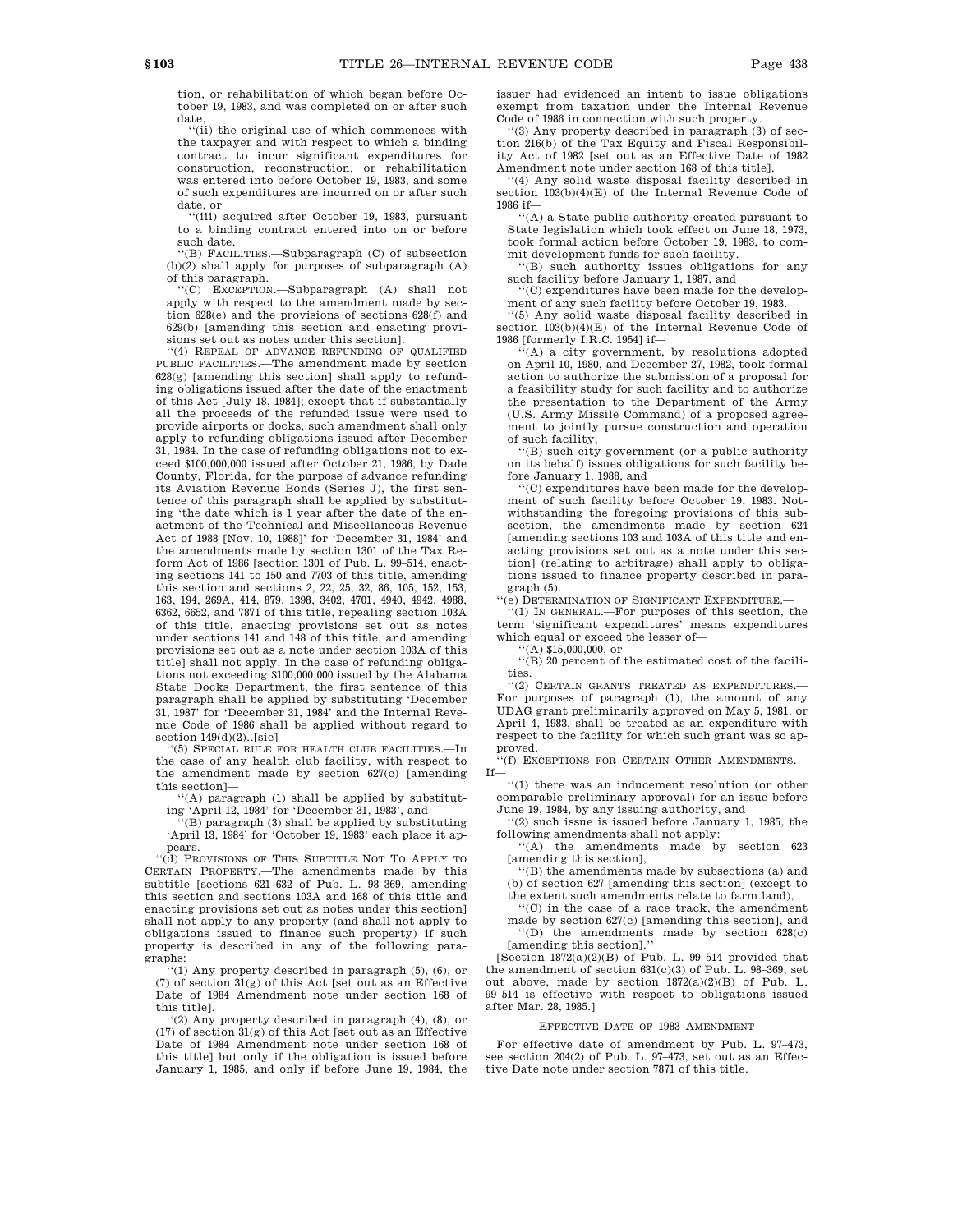# EFFECTIVE DATE OF 1982 AMENDMENT

Section 214(f) of Pub. L. 97–248 provided that:

''(1) COMPOSITE ISSUES; SMALL ISSUE EXEMPTION.—The amendments made by subsections (a) and (b) [amending this section] shall apply to obligations issued after the date of the enactment of this Act [Sept. 3, 1982].

''(2) TERMINATION.—The amendment made by subsection (c) [amending this section] shall take effect on the date of the enactment of this Act [Sept. 3, 1982].

''(3) RESEARCH EXPENDITURES.—The amendment made by subsection (d) [amending this section] shall apply with respect to expenditures made after the date of the

enactment of this Act [Sept. 3, 1982]. ''(4) CERTAIN FACILITIES.—The amendment made by subsection (e) [amending this section] shall apply to obligations issued after December 31, 1982.''

Section 215(c) of Pub. L. 97–248 provided that:

''(1) PUBLIC APPROVAL.—The amendment made by subsection (a) [amending this section] shall apply to obligations issued after December 31, 1982, other than obligations issued solely to refund any obligation which—

''(A) was issued before July 1, 1982, and

''(B) has a maturity which does not exceed 3 years. ''(2) INFORMATION REPORTING.—The amendments made by subsection (b) [amending this section] shall apply to obligations issued after December 31, 1982 (including any obligation issued to refund an obligation issued before such date).''

Section 217(e) of Pub. L. 97–248, as amended by Pub. L. 98–369, div. A, title VII, §712(h), July 18, 1984, 98 Stat. 947; Pub. L. 99–514, §2, Oct. 22, 1986, 100 Stat. 2095, provided that: ''The amendments made by this section [amending this section] shall apply to obligations issued after the date of the enactment of this Act [Sept. 3, 1982]. For purposes of applying section  $168(f)(8)(D)(v)$ of the Internal Revenue Code of 1986 [formerly I.R.C. 1954], the amendments made by subsection (c) [amending this section] shall apply to agreements entered into after the date of the enactment of this Act.

Section 219(b) of Pub. L. 97–248 provided that: ''The amendment made by subsection (a) [amending this section] shall apply to obligations issued after December 31, 1982.''

Section 221(d) of Pub. L. 97–248 provided that:

''(1) IN GENERAL.—Except as provided in paragraph (2), the amendments made by this section [amending this section and section 1104 of Pub. L. 96–499, formerly set out as a note under section 103A of this title] shall apply to obligations issued after the date of the enactment of this Act [Sept. 3, 1982].

''(2) EXCEPTION.—The amendments made by this section shall not apply with respect to any obligation to which the amendments made by section 1103 of the Mortgage Subsidy Bond Tax Act of 1980 [section 1103 of Pub. L. 96–499, amending this section] do not apply by reason of section 1104 of such Act [section 1104 of Pub. L. 96–499, formerly set out as a note under section 103A of this title].''

Section 310(d) of Pub. L. 97–248, as amended by Pub. L. 97–448, title III, §306(b)(2), 96 Stat. 2405; Pub. L. 98–216, §6(b), Feb. 14, 1984, 98 Stat. 8; Pub. L. 99–514, §2, Oct. 22, 1986, 100 Stat. 2095, provided that:

''(1) IN GENERAL.—Except as otherwise provided in this subsection, the amendments made by this section [enacting section 4701 of this title and section 757c–5 of former Title 31, Money and Finance, and amending this section and sections 103A, 163, 165, 312, and 1232 of this title] shall apply to obligations issued after December 31, 1982.

''(2) [Repealed. Pub. L. 98–216, §6(b), Feb. 14, 1984, 98 Stat. 8.]

''(3) EXCEPTION FOR CERTAIN WARRANTS, ETC.—The amendments made by subsection (b) [enacting section 4701 of this title and amending this section and sections 163, 165, 312, and 1232 of this title] shall not apply to any obligations issued after December 31, 1982, on the exercise of a warrant or the conversion of a convertible obligation if such warrant or obligation was offered or sold outside the United States without registration under the Securities Act of 1933 [15 U.S.C. 77a et seq.] and was issued before August 10, 1982. A rule similar to the rule of the preceding sentence shall also apply in the case of any regulations issued under section  $163(f)(2)(C)$  of the Internal Revenue Code of 1986 [formerly I.R.C. 1954] (as added by this section) except that the date on which such regulations take effect shall be substituted for 'August 10, 1982'.

''(4) [Repealed. Pub. L. 98–216, §6(b), Feb. 14, 1984, 98 Stat. 8.]''

#### EFFECTIVE DATE OF 1981 AMENDMENT

Section 811(c) of Pub. L. 97–34 provided that: ''The amendments made by this section [amending this section] shall apply to obligations issued after the date of the enactment of this Act [Aug. 13, 1981].''

Section 812(b)(1) of Pub. L. 97–34 provided that: ''The amendment made by subsection (a) [amending this section] shall apply to obligations issued after December 31, 1980.''

#### EFFECTIVE DATE OF 1980 AMENDMENTS

For effective date of amendment by Pub. L. 96–499, see section 1104 of Pub. L. 96–499, set out as an Effective Date note under section 103A of this title.

Section 241(d) of Pub. L. 96–223 provided that: ''The amendments made by subsection (a) [amending this section] and the provisions of subsections (b) and (c) [set out as notes under this section] shall apply with respect to obligations issued after October 18, 1979.

Section 242(c) of Pub. L. 96-223 provided that: "The amendments made by subsection (a) [amending this section] and the provisions of subsection (b) [set out as a note under this section] shall apply with respect to obligations issued after October 18, 1979.''

Section 244(b) of Pub. L. 96–223 provided that: ''The amendments made by subsection (a) [amending this section] shall apply to obligations issued on or after October 18, 1979.''

# EFFECTIVE DATE OF 1978 AMENDMENTS

Section 201(c) of Pub. L. 95–339 provided that: ''The amendments made by subsection (a) [amending this section] shall apply to taxable years ending after the date of the enactment of this Act [Aug. 8, 1978].'' Section 331(c) of Pub. L. 95–600 provided that:

''(1) The amendments made by subsection (a) [amending this section] shall apply to—

''(A) obligations issued after December 31, 1978, in taxable years ending after such date, and

''(B) capital expenditures made after December 31, 1978, with respect to obligations issued before January 1, 1979.

 $''(2)$  The amendment made by subsection (b) [amending this section] shall apply to—

''(A) obligations issued after September 30, 1979, in taxable years ending after such date, and

''(B) capital expenditures made after September 30, 1979, with respect to obligations issued after such date.

Section 332(b) of Pub. L. 95–600 provided that: ''The amendment made by subsection (a) [amending this section] shall apply to taxable years ending after April 30, 1968, but only with respect to obligations issued after such date.''

Section 333(b) of Pub. L. 95–600 provided that: ''The amendment made by subsection (a) [amending this section] shall apply to obligations issued after the date of the enactment of this Act [Nov. 6, 1978] in taxable years ending after such date.''

Section 334(c) of Pub. L. 95–600 provided that: ''The amendments made by this section [amending this section] shall apply to obligations issued after the date of the enactment of this Act [Nov. 6, 1978].''

Section  $703(q)(2)$  of Pub. L. 95–600 provided that: ''The amendments made by paragraph (1) [amending this section] shall apply with respect to payments made by the Commissioner of Education after December 31, 1976.

Amendment by section  $703(j)(1)$  of Pub. L.  $95-600$  effective on Oct. 4, 1976, see section 703(r) of Pub. L. 95–600, set out as a note under section 46 of this title.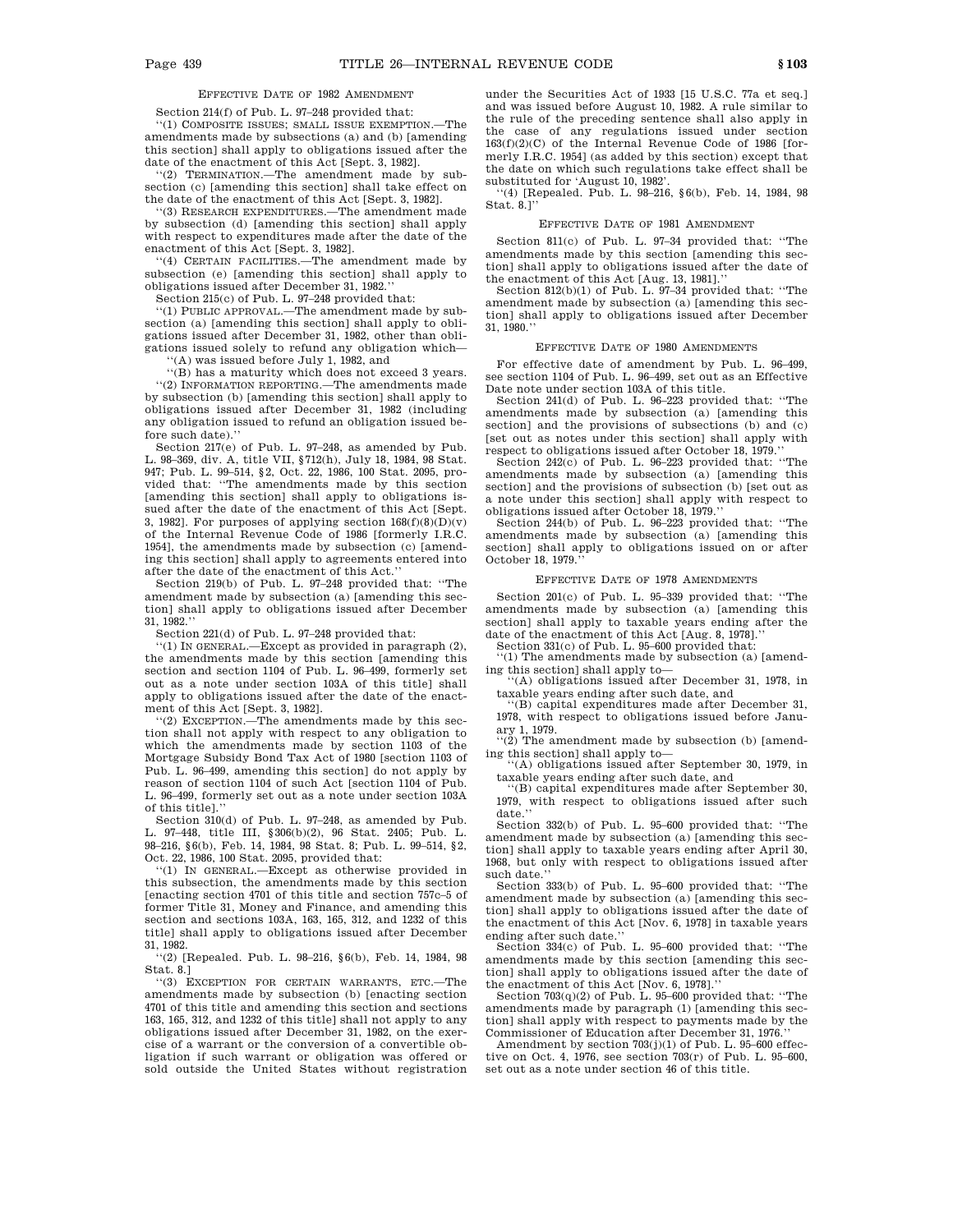# EFFECTIVE DATE OF 1976 AMENDMENT

Amendment by section  $1901(a)(17)$ ,  $(b)(8)(B)$  of Pub. L. 94–455 applicable with respect to taxable years ending after Oct. 4, 1976, see section 1901(d) of Pub. L. 94–455, set out as a note under section 2 of this title.

Amendment by section 1906(b)(13)(A) of Pub. L. 94–455 effective Feb. 1, 1977, see section  $1906(d)(1)$  of Pub. L.

94–455, set out as a note under section 6013 of this title. Section 2105(d) of Pub. L. 94–455 provided that: ''The amendments made by this section [amending this section] apply to obligations issued on or after the date of the enactment of this Act [Oct. 4, 1976].''

Amendment by section 2137(d) of Pub. L. 94–455 applicable to taxable years beginning after Dec. 31, 1975, see section 2137(e) of Pub. L. 94–455, set out as a note under section 852 of this title.

# EFFECTIVE DATE OF 1975 AMENDMENTS

Section 301(b) of Pub. L. 94–182 provided that: ''The amendment made by subsection (a) [amending this section] shall apply to obligations issued after the date of the enactment of this Act [Dec. 31, 1975].''

Section 7(b) of Pub. L. 94–164 provided that: ''The amendments made by this section [amending this section] shall apply to obligations issued after the date of enactment of this Act [Dec. 23, 1975].''

# EFFECTIVE DATE OF 1971 AMENDMENT

Section 315(c) of Pub. L. 92–178 provided that: ''The amendments made by subsection (a) [amending this section] shall apply with respect to obligations issued after January 1, 1969. The amendment made by subsection (b) [amending this section] shall apply with respect to expenditures incurred after the date of the enactment of this Act [Dec. 10, 1971].''

# EFFECTIVE DATE OF 1969 AMENDMENT

Section 601(b) of Pub. L. 91–172 provided that: ''The amendments made by subsection (a) [amending this section] shall apply with respect to obligations issued after October 9, 1969.''

#### EFFECTIVE DATE OF 1968 AMENDMENT

Section 401(b) of Pub. L. 90–634 provided that: ''The amendment made by subsection (a) [amending this section] shall apply with respect to obligations issued after the date of the enactment of this Act [Oct. 24, 1968].''

Section 107(b)(1) of Pub. L. 90–364 provided that: ''Except as provided by paragraph (2) [set out as a note below], the amendment made by subsection (a) [amending this section] shall apply to taxable years ending after April 30, 1968, but only with respect to obligations issued after such date.''

### TRANSFER OF FUNCTIONS

Functions of Commissioner of Education transferred to Secretary of Education by section 3441(a)(1) of Title 20, Education.

### COORDINATION OF CERTAIN AMENDMENTS MADE BY PUB. L. 97–424 AND PUB. L. 97–473

Section 722(b) of Pub. L. 98–369 provided that: ''For purposes of applying the amendments made by section 547 of the Highway Revenue Act of 1982 [Pub. L. 97–424, amending this section] and the amendment made by section 202(b)(2) of Public Law 97–473 [amending this section], Public Law 97–473 shall be deemed to have been enacted immediately before the Highway Revenue Act of 1982.''

VALIDATION OF SINKING FUND REGULATIONS

Section 1013(a)(35) of Pub. L. 100–647 provided that: '(A) Treasury Regulation section  $1.103-13(g)$  (1979) is hereby enacted into positive law.

 $\lq(\mathbf{B})(\mathbf{i})$  Except as provided in clause (ii), subparagraph (A) shall apply to obligations sold after May 2, 1978, and to which such regulation was provided to apply.

''(ii) Treasury Regulation section 1.103–13(g) (1979) as enacted into positive law by subparagraph (A) shall cease to apply to the extent hereafter modified by the Secretary of the Treasury or his delegate by regulations.''

#### BONDS ISSUED TO REFUND SUBSECTION (*o*)(3) OBLIGATIONS

Section 1013(c)(15) of Pub. L. 100–647 provided that: ''A bond issued to refund an obligation described in section  $103(0)(3)$  of the Internal Revenue Code of 1954 (as in effect on the day before the date of the enactment of the Tax Reform Act of 1986 [Oct. 22, 1986]) shall not be treated as described in section 144(b) of the 1986 Code unless it is described in section  $144(b)(1)(A)$  of the 1986 Code.''

#### PLAN AMENDMENTS NOT REQUIRED UNTIL JANUARY 1, 1989

For provisions directing that if any amendments made by subtitle A or subtitle C of title XI [§§1101–1147 and 1171–1177] or title XVIII [§§1800–1899A] of Pub. L. 99–514 require an amendment to any plan, such plan amendment shall not be required to be made before the first plan year beginning on or after Jan. 1, 1989, see section 1140 of Pub. L. 99–514, as amended, set out as a note under section 401 of this title.

# TREATMENT OF CERTAIN GUARANTEES BY FARMERS HOME ADMINISTRATION

Section 1865(b) of Pub. L. 99–514 provided that: ''An obligation shall not be treated as federally guaranteed for purposes of section 103(h) of the Internal Revenue Code of 1954 [now 1986] by reason of a guarantee by the Farmers Home Administration if—

 $(1)$  such guarantee is pursuant to a commitment made by the Farmers Home Administration before July 1, 1984, and

''(2) such obligation is issued to finance a convention center project in Carbondale, Illinois.

# TREATMENT OF CERTAIN OBLIGATIONS USED TO FINANCE SOLID WASTE DISPOSAL FACILITY

Section 1865(c) of Pub. L. 99–514 provided that:

''(1) IN GENERAL.—Any obligation which is part of an issue a substantial portion of the proceeds of which is to be used to finance a solid waste disposal facility described in paragraph (2) shall not, for purposes of section 103(h) of the Internal Revenue Code of 1954 [now 1986], be treated as an obligation which is federally guaranteed by reason of the sale of fuel, steam, electricity, or other forms of usable energy to the Federal Government or any agency or instrumentality thereof.

''(2) SOLID WASTE DISPOSAL FACILITY.—A solid waste disposal facility is described in this paragraph if such facility is described in section  $103(b)(4)(E)$  of such Code and—

 $``$ (A) if—

''(i) a public State authority created pursuant to State legislation which took effect on July 1, 1980, took formal action before October 19, 1983, to commit development funds for such facility,

''(ii) such authority issues obligations for such facility before January 1, 1988, and

''(iii) expenditures have been made for the development of such facility before October 19, 1983,  $'(B)$  if—

''(i) such facility is operated by the South Eastern Public Service Authority of Virginia, and

''(ii) on December 20, 1984, the Internal Revenue Service issued a ruling concluding that a portion of the obligations with respect to such facility would not be treated as federally guaranteed under section 103(h) of such Code by reason of the transitional rule contained in section 631(c)(3)(A)(i) of the Tax Reform Act of 1984 [section  $631(c)(3)(A)(i)$  of Pub. L. 98–369, set out as a note above],

 $``$ (C) if—

''(i) a political subdivision of a State took formal action on April 1, 1980, to commit development funds for such facility,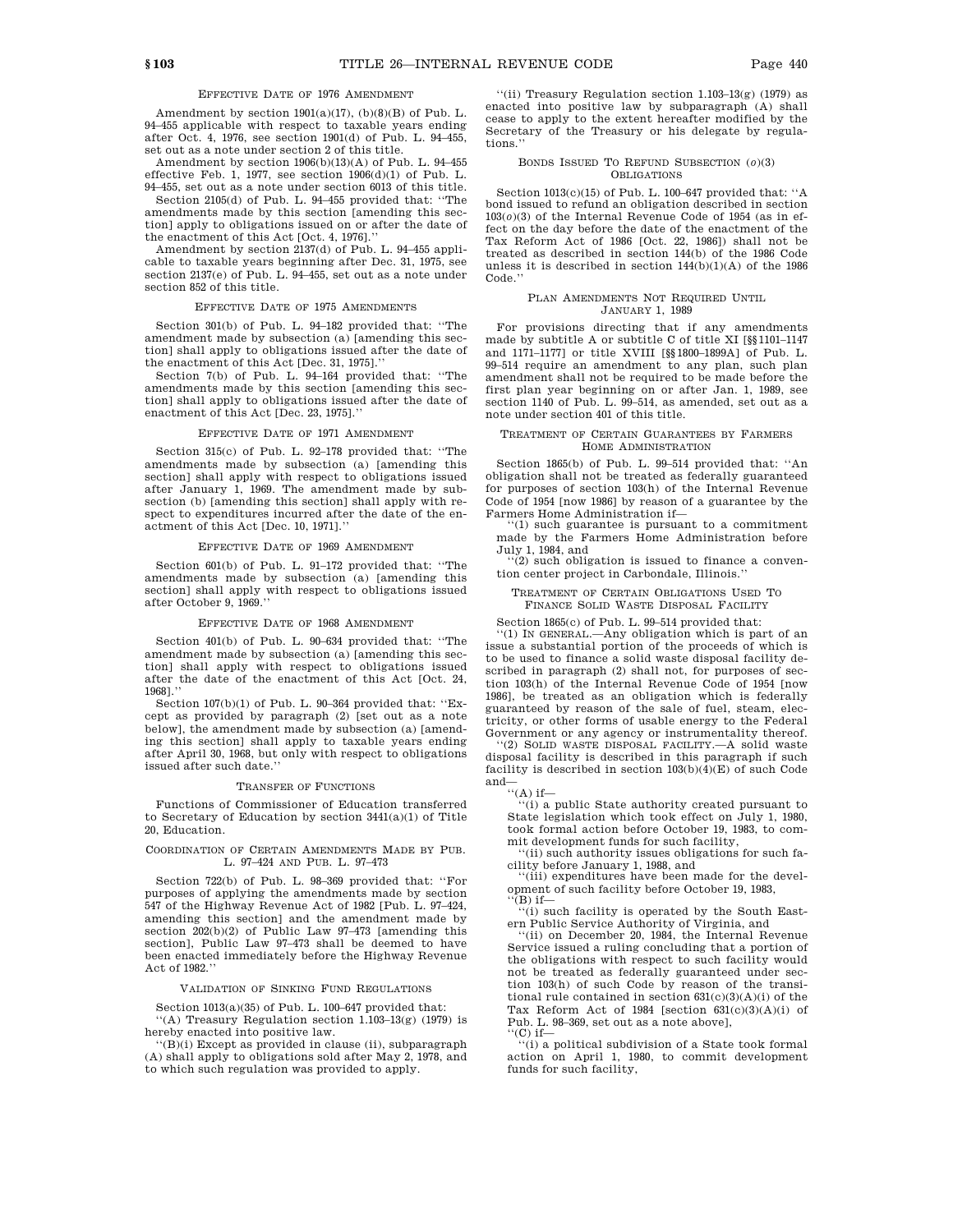''(ii) such facility has a contract to sell steam to a naval base,

''(iii) such political subdivision issues obligations for such facility before January 1, 1988, and

''(iv) expenditures have been made for the development of such facility before October 19, 1983, or

 $\cdots$ (D) if—

''(i) such facility is a thermal transfer facility, ''(ii) is to be built and operated by the Elk Regional Resource Authority, and

''(iii) is to be on land leased from the United States Air Force at Arnold Engineering Development Center near Tullahoma, Tennessee.

''(3) LIMITATIONS.—

''(A) In the case of a solid waste disposal facility described in paragraph (2)(A), the aggregate face amount of obligations to which paragraph (1) applies shall not exceed \$65,000,000.

''(B) In the case of a solid waste disposal facility described in paragraph (2)(B), the aggregate face amount of obligations to which paragraph (1) applies shall not exceed \$20,000,000. Such amount shall be in addition to the amount permitted under the Internal Revenue Service ruling referred to in paragraph  $(2)(B)(ii)$ .

''(C) In the case of a solid waste disposal facility described in paragraph (2)(C), the aggregate face amount of obligations to which paragraph (1) applies shall not exceed \$75,000,000.

''(D) In the case of a solid waste disposal facility described in paragraph (2)(D), the aggregate face amount of obligations to which paragraph (1) applies shall not exceed \$25,000,000.''

# TRANSITIONAL RULE FOR LIMIT ON SMALL ISSUE **EXCEPTION**

Section 1866 of Pub. L. 99–514, as amended by Pub. L. 100–647, title I, §1018(m)(1)–(4), Nov. 10, 1988, 102 Stat. 3584, provided that: ''The amendment made by section 623 of the Tax Reform Act of 1984 [section 623 of Pub. L. 98–369, amending this section] shall not apply to any obligation (or series of obligations) issued to refund another tax-exempt IDB to which the amendment made by such section 623 did not apply if—

''(1) the average maturity of the issue of which the refunding obligation is a part does not exceed the average maturity of the obligations to be refunded by such issue,

''(2) the amount of the refunding obligation does not exceed the amount of the refunded obligation, and

''(3) the proceeds of the refunding obligation are used to redeem the refunded obligation not later than 90 days after the date of the issuance of the refunding obligation.

For purposes of the preceding sentence, the term 'taxexempt IDB' means any industrial development bond (as defined in section 103(b) of the Internal Revenue Code of 1954 [now 1986]) the interest on which is exempt from tax under section 103(a) of such Code. For purposes of paragraph (1), average maturity shall be determined in accordance with subsection  $(b)(14)(B)(i)$  of such Code.

[Section 1018(m)(5) of Pub. L. 100–647 provided that: ''A refunding obligation issued before July 1, 1987, shall be treated as meeting the requirement of paragraph (1) of section 1866 of the Reform Act [Pub. L. 99–514, set out above] if such obligation met the requirement of such paragraph as enacted by the Reform Act [Pub. L. 99–514].'']

### EXCEPTION FROM 1984 AMENDMENT FOR DOWNTOWN MUSKOGEE REVITALIZATION PROJECT

Section 1867(b) of Pub. L. 99–514 provided that: ''The amendment made by section 624 of the Tax Reform Act of 1984 [amending sections 103 and 103A of this title and enacting provisions set out as a note under this section] shall not apply to obligations issued with respect to the Downtown Muskogee Revitalization Project for

which a UDAG grant was preliminarily approved on May 5, 1981, if—

''(1) such obligation is issued before January 1, 1986, or

''(2) such obligation is issued after such date to provide additional financing for such project except that the aggregate amount of obligations to which this subsection applies shall not exceed \$10,000,000.''

#### TRANSITIONAL RULES

Section  $1869(c)(1)–(4)$  of Pub. L. 99–514, as amended by Pub. L. 100–647, title I, §1018(n), Nov. 10, 1988, 102 Stat. 3584, provided that:

''(1) TREATMENT OF CERTAIN OBLIGATIONS ISSUED BY THE CITY OF BALTIMORE.—Obligations issued by the city of Baltimore, Maryland, after June 30, 1985, shall not be treated as private loan bonds for purposes of section 103(*o*) of the Internal Revenue Code of 1954 [now 1986] (or as private activity bonds for purposes of section 103 and part IV of subchapter A of chapter 1 of the Internal Revenue Code of 1986, as amended by title XIII of this Act [sections 1301 to 1318 of Pub. L. 99–514]) by reason of the use of a portion of the proceeds of such obligations to finance or refinance temporary advances made by the city of Baltimore in connection with loans to persons who are not exempt persons (within the meaning of section 103(b)(3) of such Code) if—

''(A) such obligations are not industrial development bonds (within the meaning of section 103(b)(2) of the Internal Revenue Code of 1954 [now 1986]),

''(B) the portion of the proceeds of such obligations so used is attributable to debt approved by voter referendum on or before November 2, 1982,

''(C) the loans to such nonexempt persons were approved by the Board of Estimates of the city of Baltimore on or before October 19, 1983, and

''(D) the aggregate amount of such temporary advances financed or refinanced by such obligations does not exceed \$27,000,000.

'(2) WHITE PINE POWER PROJECT.—The amendment made by section 626(a) of the Tax Reform Act of 1984 [section 626(a) of Pub. L. 98–369, amending this section] shall not apply to any obligation issued during 1984 to provide financing for the White Pine Power Project in Nevada.

''(3) TAX INCREMENT BONDS.—The amendment made by section 626(a) of the Tax Reform Act of 1984 shall not apply to any tax increment financing obligation issued before August 16, 1986, if—

''(A) substantially all of the proceeds of the issue are to be used to finance-

''(i) sewer, street, lighting, or other governmental improvements to real property,

''(ii) the acquisition of any interest in real property (by a governmental unit having the power to exercise eminent domain), the preparation of such property for new use, or the transfer of such interest to a private developer, or

''(iii) payments of reasonable relocation costs of prior users of such real property,

''(B) all of the activities described in subparagraph (A) are pursuant to a redevelopment plan adopted by the issuing authority before the issuance of such issue,

 $C$ ) repayment of such issue is secured exclusively by pledges of that portion of any increase in real property tax revenues (or their equivalent) attributable to the redevelopment resulting from the issue (or similar issues), and

''(D) none of the property described in subparagraph (A) is subject to a real property or other tax based on a rate or valuation method which differs from the rate and valuation method applicable to any other similar property located within the jurisdiction of the issuing authority.

''(4) EASTERN MAINE ELECTRIC COOPERATIVE.—The amendment made by section 626(a) of the Tax Reform Act of 1984 shall not apply to obligations issued by Massachusetts Municipal Wholesale Electric Company Project No. 6 if—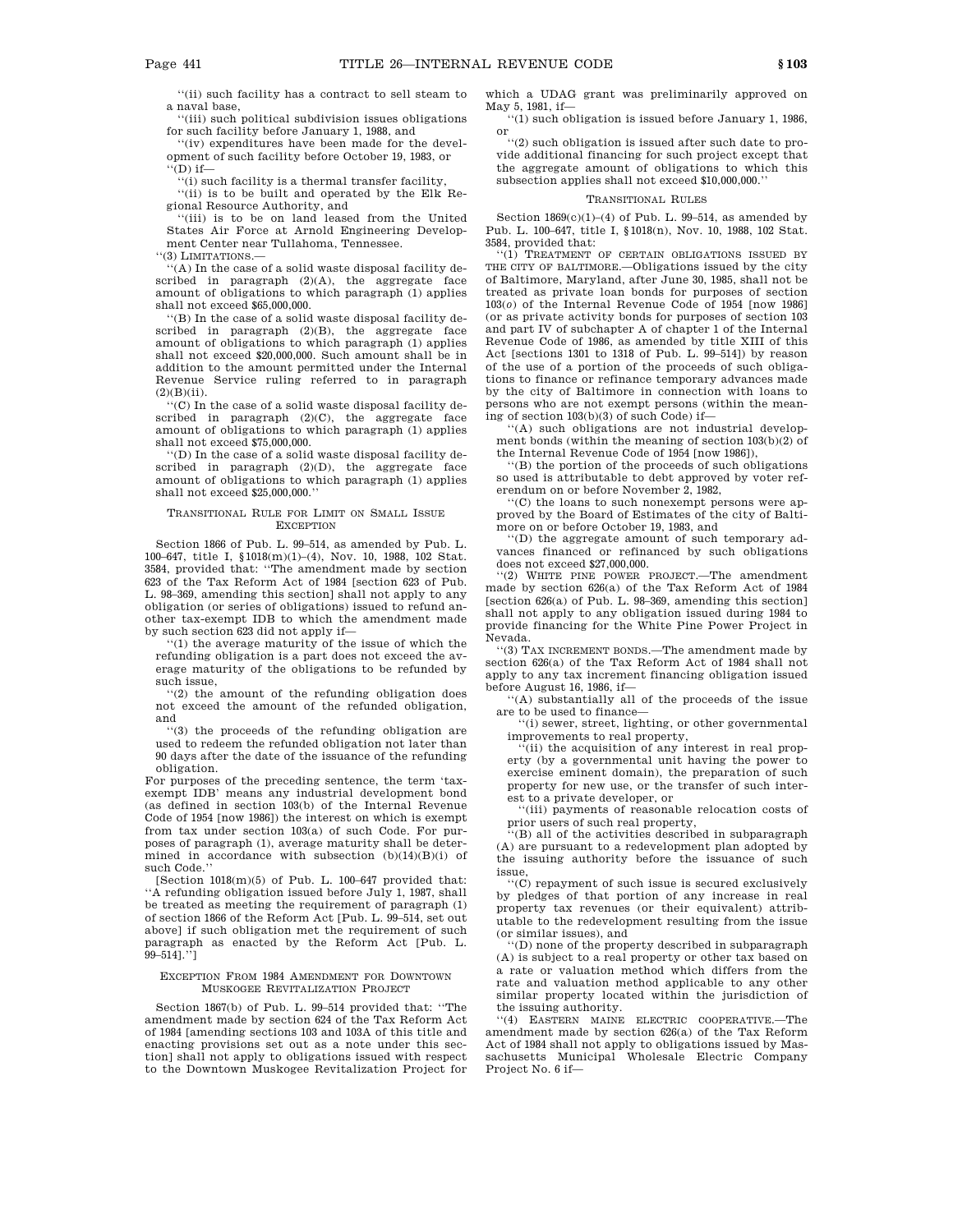''(A) such obligation is issued before January 1, 1986,

''(B) such obligation is issued after such date to refund a prior obligation for such project, except that the aggregate amount of obligations to which this subparagraph applies shall not exceed \$100,000,000, or

''(C) such obligation is issued after such date to provide additional financing for such project except that the aggregate amount of obligations to which this subparagraph applies shall not exceed \$45,000,000. Subparagraph (B) shall not apply to any obligation issued for the advance refunding of any obligation.'

# TREATMENT OF OBLIGATIONS TO FINANCE ST. JOHNS RIVER POWER PARK

Section 1869(c)(6) of Pub. L. 99–514 provided that:

'(A) IN GENERAL.—The amendment made by section 626(a) of the Tax Reform Act of 1984 [section 626(a) of Pub. L. 98–369, amending this section] shall not apply to any obligation issued to finance the project described in subparagraph (B) if—

''(i) such obligation is issued before September 27, 1985,

''(ii) such obligation is issued after such date to refund a prior tax exemption obligation for such project, the amount of such obligation does not exceed the outstanding amount of the refunded obligation, and such prior tax exempt obligation is retired not later than the date 30 days after the issuance of the refunding obligation, or

''(iii) such obligation is issued after such date to provide additional financing for such project except that the aggregate amount of obligations to which this clause applies shall not exceed \$150,000,000.

Clause (ii) shall not apply to any obligation issued for the advance refunding of any obligation.

''(B) DESCRIPTION OF PROJECT.—The project described in this subparagraph in the St. Johns River Power Park system in Florida which was authorized by legislation enacted by the Florida Legislature in February of 1982.''

CERTAIN PUBLIC UTILITIES TREATED AS EXEMPTED PERSONS UNDER SECTION 103(b); SPECIAL RULES FOR CERTAIN RAILROADS

Section 629 of Pub. L. 98–369, as amended by Pub. L. 99–514, §2, title XIII, §1316(g)(8)(B), Oct. 22, 1986, 100 Stat. 2095, 2670, provided that:

''(a) CERTAIN PUBLIC UTILITIES.—For purposes of applying section 103(b)(3) of the Internal Revenue Code [of 1986] with respect to—

''(1) any obligations issued after the date of enactment of this Act [July 18, 1984], and

''(2) any obligations issued after December 31, 1969, which were treated as obligations described in section 103(a) of such Code on the day on which such obligations were issued,

the term 'exempt person' shall include a regulated public utility having any customer service area within a State served by a public power authority which was required as a condition of a Federal Power Commission license specified by an Act of Congress enacted prior to the enactment of section 107 of the Revenue and Expenditure Control Act of 1968 (Public Law 90–364) [June 28, 1968] to contract to sell power to one such utility and which is authorized by State law to sell power to other such utilities, but only with respect to the purchase by any such utility and resale to its customers of any output of any electrical generation facility or any portion thereof or any use of any electrical transmission facility or any portion thereof financed by such power authority and owned by it or by such State, and provided that by agreement between such power authority and any such utility there shall be no markup in the resale price charged by such utility of that component of the resale price which represents the price paid by such utility for such output or use. The preceding sentence shall be applied by inserting 'and a rural electric cooperative utility' after 'regulated public utility' but only if not more than 1 percent of the load of the public power authority is sold to such rural electric cooperative utility.

''(b) CERTAIN RAILROADS.—Section 103(b)(1) of the Internal Revenue Code of 1986 [formerly I.R.C. 1954] shall not apply to any obligation which is described in section  $103(b)(6)(A)$  of such Code if—

''(1) substantially all of the proceeds of such obligation are used to acquire railroad track and right-ofway from a railroad involved in a title 11 or similar proceeding (within the meaning of section  $368(a)(3)(A)$ of such Code), and

''(2) the Federal Railroad Administration provides joint financing for such acquisitions.

'(c) SPECIAL RULES FOR SUBSECTION (a).

''(1) OBLIGATIONS SUBJECT TO CAP.—Any obligation described in subsection (a) shall be treated as a private activity bond for purposes of section 103(n) of the Internal Revenue Code of 1986.

''(2) LIMITATION ON AMOUNT OF OBLIGATIONS TO WHICH SUBSECTION (a)(1) APPLIES—The aggregate amount of obligations to which subsection (a)(1) applies shall not exceed \$911,000,000.

''(3) LIMITATION ON PURPOSES.—Subsection (a)(1) shall only apply to obligations issued as part of an issue substantially all the proceeds of which are used to provide 1 or more of the following:

''(A) Cable facilities.

''(B) Small hydroelectric facilities.

''(C) The acquisition of an interest in an electrical generating facility.

''(D) Improvements to existing generating facilities.

 $\lq\lq ({\rm E})$  Transmission lines.

''(F) Electric generating facilities.''

TREATMENT OF CERTAIN RESIDENTIAL REAL PROPERTY AS RESIDENTIAL RENTAL PROPERTY

Treatment of Pub. L. 98–369, §631(d)(3), residential real property as residential rental property, see section 1809(a)(4)(C) of Pub. L. 99–514, set out as a note under section 168 of this title.

# PUBLIC APPROVAL REQUIREMENT IN THE CASE OF PUBLIC AIRPORT

Section 628(f) of Pub. L. 98–369, as amended by Pub. L. 99–514, §2, Oct. 22, 1986, 100 Stat. 2095, provided that: ''If—

''(1) the proceeds of any issue are to be used to finance a facility or facilities located on a public airport, and

''(2) the governmental unit issuing such obligations is the owner or operator of such airport,

such governmental unit shall be deemed to be the only governmental unit having jurisdiction over such airport for purposes of subsection (k) of section 103 of the Internal Revenue Code of 1986 [formerly I.R.C. 1954] (relating to public approval for industrial development bonds).''

### SMALL ISSUE LIMIT IN CASE OF CERTAIN URBAN DEVELOPMENT ACTION GRANTS

Section 628(h) of Pub. L. 98–369, as amended by Pub. L. 99–514, §2, Oct. 22, 1986, 100 Stat. 2095, provided that: ''In the case of any obligation issued on December 11, 1981, section 103(b)(6)(I) of the Internal Revenue Code of 1986 [formerly I.R.C. 1954] shall be applied by substituting '\$15,000,000' for '\$10,000,000' if—

 $(1)$  such obligation is part of an issue,

''(2) substantially all of the proceeds of such issue are used to provide facilities with respect to which an urban development action grant under section 119 of the Housing and Community Development Act of 1974 [42 U.S.C. 5318] was preliminarily approved by the Secretary of Housing and Urban Development on January 10, 1980, and

''(3) the Secretary of Housing and Urban Development determines, at the time such grant is approved, that the amount of such grant will equal or exceed 5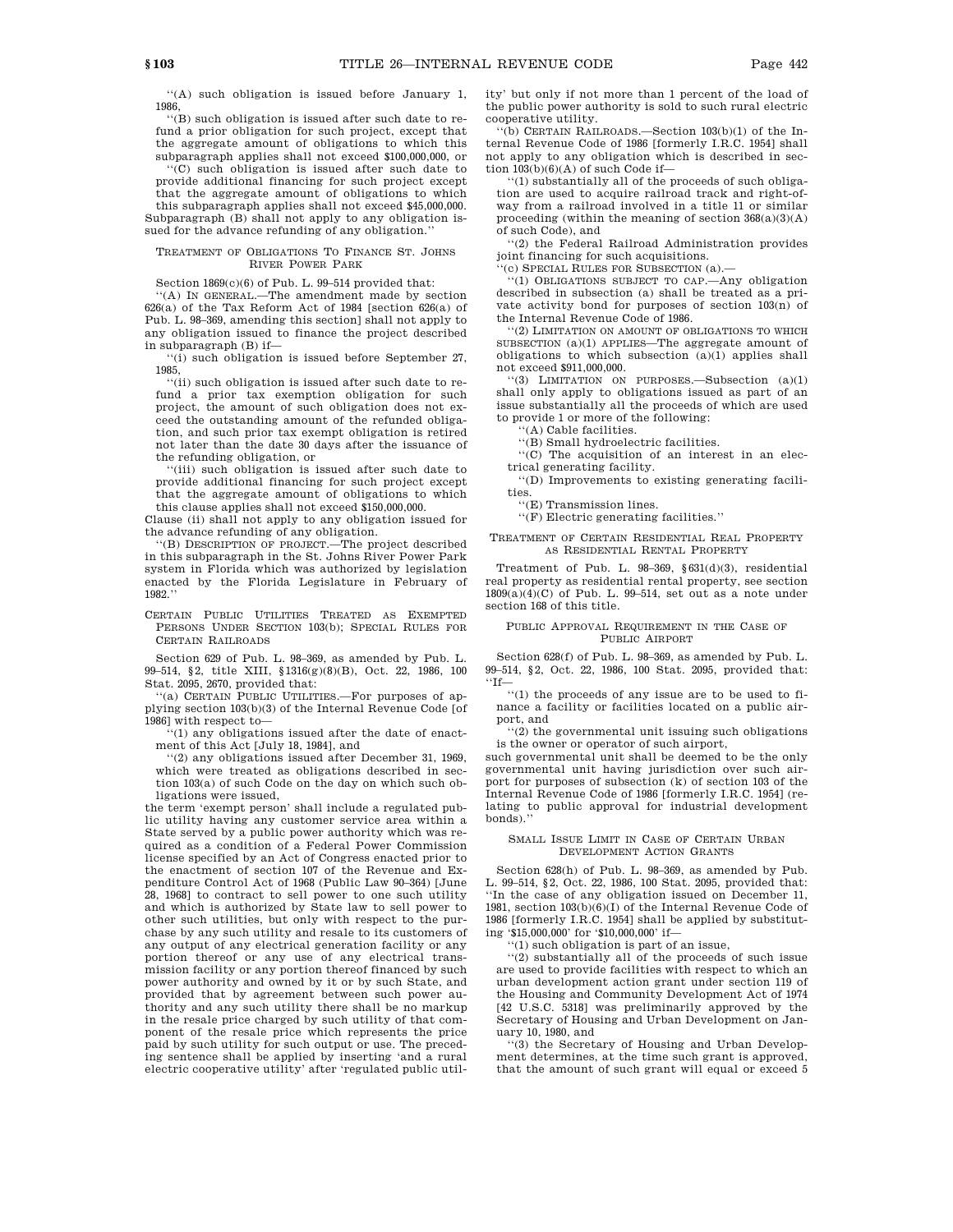percent of the total capital expenditures incurred with respect to such facilities.''

# STUDENT LOAN BONDS

Pub. L. 98–369, div. A, title VI, §625, July 18, 1984, 98 Stat. 924, as amended by Pub. L. 99–514, §2, title XVIII, §1868, Oct. 22, 1986, 100 Stat. 2095, 2888, provided that:

'(a) ARBITRAGE REGULATIONS.-

''(1) IN GENERAL.—The Secretary shall prescribe regulations which specify the circumstances under which a qualified student loan bond shall be treated as an arbitrage bond for purposes of section 103 of the Internal Revenue Code of 1986 [formerly I.R.C. 1954]. Such regulations may provide that—

''(A) paragraphs (4) and (5) of section 103(c) of such Code shall not apply, and

''(B) rules similar to section 103(c)(6) shall apply, to qualified student loan bonds.

''(2) DEFINITIONS.—For purposes of this subsection— ''(A) QUALIFIED STUDENT LOAN BOND.—The term 'qualified student loan bond' has the meaning given to such term by section  $103(0)(3)$  of the Internal Revenue Code of 1986 (as amended by this Act).

''(B) ARBITRAGE BOND.—The term 'arbitrage bond' has the meaning given to such term by section 103(c)(2).

''(3) EFFECTIVE DATE.—

''(A) IN GENERAL.—Except as otherwise provided in this paragraph, any regulations prescribed by the Secretary under paragraph (1) shall apply to obligations issued after the qualified date.

''(B) QUALIFIED DATE.—

''(i) IN GENERAL.—For purposes of this paragraph, the term 'qualified date' means the earlier of—

''(I) the date on which the Higher Education Act of 1965 [20 U.S.C. 1001 et seq., 42 U.S.C. 2751 et seq.] expires, or

''(II) the date, after the date of enactment of this Act [July 18, 1984], on which the Higher Education Act of 1965 is reauthorized.

''(ii) PUBLICATION OF REGULATIONS.—Notwithstanding clause (i), the qualified date shall not be a date which is prior to the date that is 6 months after the date on which the regulations prescribed under paragraph (1) are published in the Federal Register.

''(C) REFUNDING OBLIGATIONS.—Regulations prescribed by the Secretary under paragraph (1) shall not apply to any obligation (or series of refunding obligations) issued exclusively to refund any qualified student loan bond which was issued before the qualified date, except that the requirements of subparagraphs (A) and (B) of section 626(b)(4) of this Act [set out in Effective Date of 1984 Amendment note above] must be met with respect to such refunding.

'(D) FULFILLMENT OF COMMITMENTS.—Regulations prescribed by the Secretary under paragraph (1) shall not apply to any obligations which are needed to fulfill written commitments to acquire or finance student loans which are originated after June 30, 1984, and before the qualified date, but only if—

''(i) such commitments are binding on the qualified date, and

''(ii) the amount of such commitments is consistent with practices of the issuer which were in effect on March 15, 1984, with respect to establishing secondary markets for student loans.

''(b) ARBITRAGE LIMITATION ON STUDENT LOAN BONDS WHICH ARE NOT QUALIFIED STUDENT LOAN BONDS. Under regulations prescribed by the Secretary of the Treasury or his delegate, any student loan bond (other than a qualified student loan bond) issued after December 31, 1985, shall be treated as an obligation not described in subsection (a)(1) or (2) of section 103 of the Internal Revenue Code of 1986 unless the issue of which such obligation is a part meets requirements similar to those of sections 103(c)(6) and 103A(i) of such Code.

''(c) ISSUANCE OF STUDENT LOAN BONDS WHICH ARE NOT TAX-EXEMPT.—Any issuer who may issue obligations described in section 103(a) of the Internal Revenue Code of 1986 may elect to issue student loan bonds which are not described in such section 103(a) of such Code without prejudice to—

''(1) the status of any other obligations issued, or to be issued, by such issuer as obligations described in section 103(a) of such Code, or

''(2) the status of the issuer as an organization exempt from taxation under such Code.

''(d) FEDERAL EXECUTIVE BRANCH JURISDICTION OVER TAX-EXEMPT STATUS.—For purposes of Federal law, any determination by the executive branch of the Federal Government of whether interest on any obligation is exempt from taxation under the Internal Revenue Code of 1986 shall be exclusively within the jurisdiction of the Department of the Treasury.

'(e) STUDY ON TAX-EXEMPT STUDENT LOAN BONDS.

''(1) IN GENERAL.—The Comptroller General of the United States and the Director of the Congressional Budget Office, shall conduct studies of—

''(A) the appropriate role of tax-exempt bonds which are issued in connection with the guaranteed student loan program and the PLUS program established under the Higher Education Act of 1965 [20 U.S.C. 1001 et seq., 42 U.S.C. 2751 et seq.], and

''(B) the appropriate arbitrage rules for such bonds.

''(2) REPORT.—The Comptroller General of the United States and the Director of the Congressional Budget Office, shall submit to the Committee on Finance and the Committee on Labor and Human Resources [now Committee on Health, Education, Labor, and Pensions] of the Senate and the Committee on Ways and Means and the Committee on Education and Labor [now Committee on Education and the Workforce] of the House of Representatives reports on the studies conducted under paragraph (1) by no later than 9 months after the date of enactment of this Act [July 18, 1984].''

### OBLIGATIONS ISSUED TO PROVIDE SOLID WASTE-ENERGY PRODUCING FACILITIES

Section 241(b) of Pub. L. 96–223, as amended by Pub. L. 99–514, §2, Oct. 22, 1986, 100 Stat. 2095, provided that:

''(1) GENERAL RULE.—For purposes of section 103 of the Internal Revenue Code of 1986 [formerly I.R.C. 1954], any obligation issued by an authority for 2 or more political subdivisions of a State which is part of an issue substantially all of the proceeds of which are to be used to provide solid waste-energy producing facilities shall be treated as an obligation of a political subdivision of a State which meets the requirements of section  $103(b)(4)(E)$  of such Code (relating to solid waste disposal, etc., facilities). Nothing in the preceding sentence shall be construed to override the limitations of section 103(c) of such Code (relating to arbitrage bonds).

''(2) SOLID WASTE-ENERGY PRODUCING FACILITIES.—For purposes of paragraph (1), the term 'solid waste-energy producing facilities' means any solid waste disposal facility and any facility for the production of steam and electrical energy if—

''(A) substantially all of the fuel for the facility producing steam and electrical energy is derived from solid waste from such solid waste disposal facility,

 $^{\circ}\text{(B)}$  both such solid waste disposal facility and the facility producing steam and electrical energy are owned and operated by the authority referred to in paragraph (1), and

''(C) all of the electrical energy and steam produced by the facility for producing steam and electricity which is not used by such facility is sold, for purposes other than resale, to an agency or instrumentality of the United States.

''(3) SOLID WASTE DISPOSAL FACILITY.—For purposes of paragraph (2), the term 'solid waste disposal facility' means any solid waste disposal facility within the meaning of section 103(b)(4)(E) of the Internal Revenue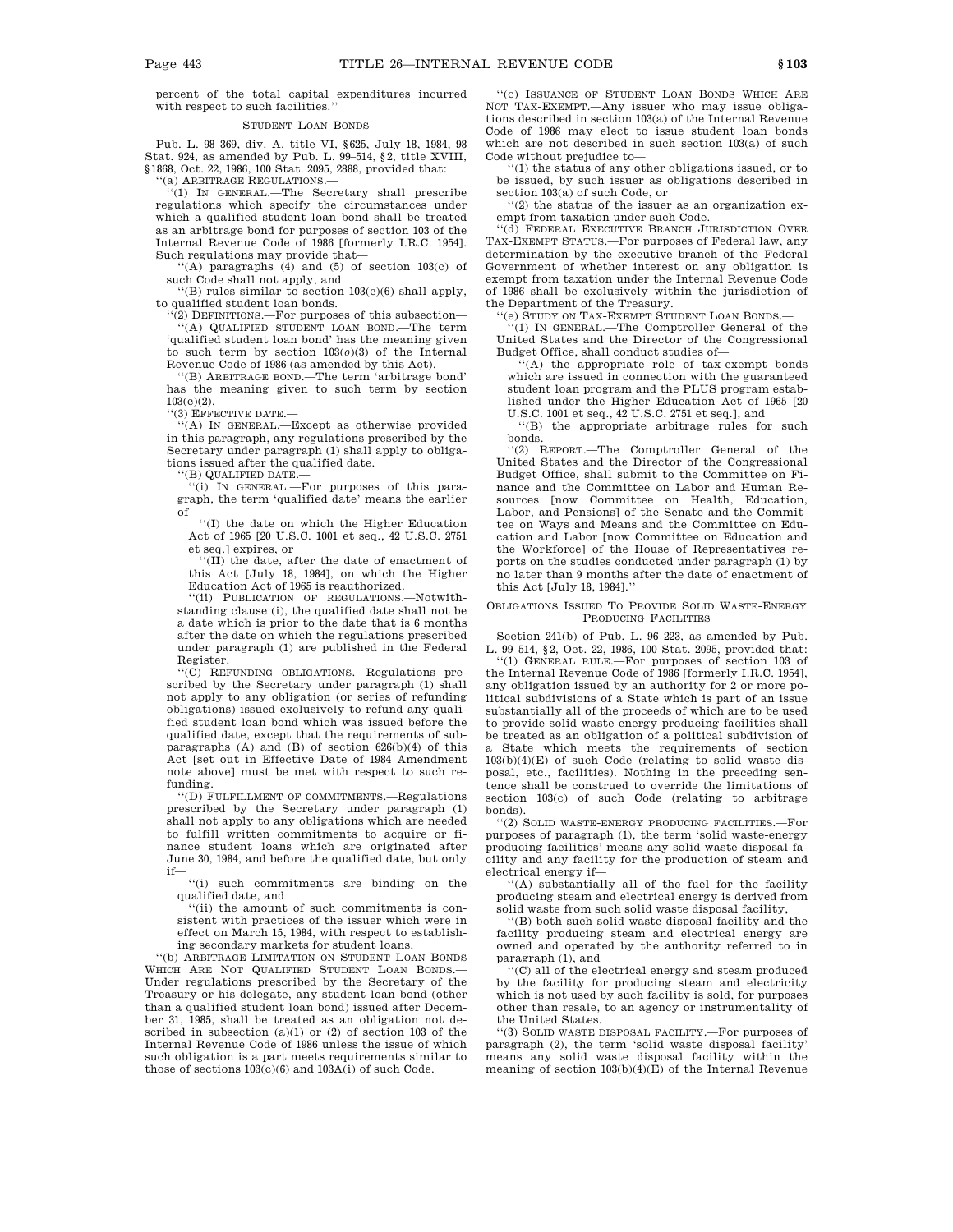Code of 1986 (determined without regard to section 103(g) of such Code).

''(4) OBLIGATIONS MUST BE IN REGISTERED FORM.—This subsection shall not apply to any obligation which is not issued in registered form.''

#### ALCOHOL-PRODUCING FACILITIES

Section 241(c) of Pub. L. 96–223, as amended by Pub. L. 99–514, §2, Oct. 22, 1986, 100 Stat. 2095, provided that: ''(1) IN GENERAL.—Subparagraph (C) of section 103(g)(3) of the Internal Revenue Code of 1986 [formerly

I.R.C. 1954] (as added by subsection (a)) shall not apply to any facility for the production of alcohol from solid waste if— ''(A) substantially all of the solid waste derived

feedstock for such facility is produced at a facility which—

''(i) went into full production in 1977,

''(ii) is located within the limits of a city, and

''(iii) is located in the same metropolitan area as the alcohol-producing facility, and

''(B) before March 1, 1980, there were negotiations between a governmental body and an organization described in section  $501(c)(3)$  of the Internal Revenue Code of 1986 with respect to the utilization of a special process for the production of alcohol at such alcohol-producing facility.

''(2) LIMITATION.—The aggregate amount of obligations which may be issued by reason of paragraph (1) with respect to any project shall not exceed \$30,000,000.

''(3) TERMINATION.—This subsection shall not apply to obligations issued after December 31, 1985.''

### HYDROELECTRIC GENERATING FACILITIES

Section 242(b) of Pub. L. 96–223, as amended by Pub. L. 99–514, §2, Oct. 22, 1986, 100 Stat. 2095, provided that: ''(1) IN GENERAL.—For purposes of section 103(b)(4)(H) of the Internal Revenue Code of 1986 [formerly I.R.C. 1954] (relating to qualified hydroelectric generating facilities), in the case of a hydroelectric generating facility described in paragraph (2)—

'(A) the facility shall be treated as a qualified hydroelectric generating facility (as defined in section 103(b)(8)(A) of such Code) without regard to clause (ii) of section 48(*l*)(13)(B) of such Code (relating to maximum generating capacity), and

''(B) the fraction referred to in subparagraph (C) of section  $103(b)(8)$  of such Code shall be deemed to be 1. ''(2) FACILITIES TO WHICH PARAGRAPH (1) APPLIES.—A facility is described in this paragraph if—

''(A) it would be a qualified hydroelectric generating facility (as defined in section  $103(b)(8)(A)$  of such

Code) if clause (ii) of section 48(*l*)(13)(B) did not apply, ''(B) it constitutes an expansion of generating ca-

pacity at an existing hydroelectric generating facility,

''(C) such facility is located at 1 of 2 dams located in the same county where—

''(i) the rated capacity of the hydroelectric generating facilities at each such dam on October 18, 1979, was more than 750 megawatts,

''(ii) the construction of the first such dam began in 1956, power at such first dam was first generated in 1959, and full power production at such first dam began in 1961, and

''(iii) the construction of the second such dam began in 1959, power at such second dam was first generated in 1963, and full power production at such second dam began in 1964,

''(D) acquisition or construction of the existing facility referred to in subparagraph (B) was financed with the proceeds of an obligation described in section 103(a)(1) of such Code,

''(E) the existing facility is owned and operated by a State, political subdivision of a State, or agency or instrumentality of any of the foregoing,

''(F) no more than 60 percent of the electric power and energy produced by such existing facility and of the qualified hydroelectric generating facility is to be sold to anyone other than an exempt person (within the meaning of section 103(b)(3) of such Code), and

''(G) the agency of the State in which the facility is located which has jurisdiction over water rights had granted, before October 18, 1979, a water right under which expanded power and energy generating capacity for the facility was contemplated.''

# STATE OBLIGATIONS FOR RENEWABLE ENERGY

**PROPERTY** 

Section 243 of Pub. L. 96–223, as amended by Pub. L. 99–514, §2, Oct. 22, 1986, 100 Stat. 2095, provided that:

''(a) CERTAIN STATE OBLIGATIONS FOR RENEWABLE EN-ERGY PROPERTY.—

''(1) IN GENERAL.—Paragraph (1) of subsection (b) of section 103 of the Internal Revenue Code of 1986 [formerly I.R.C. 1954] shall not apply to any obligation issued as part of an issue substantially all of the proceeds of which are to be used to provide renewable energy property, if—

 $(A)$  the obligations are general obligations of a State,

''(B) the authority for the issuance of the obligations requires that taxes be levied in sufficient amount to provide for the payment of principal and interest on such obligations,

''(C) the amount of such obligations, when added to the sum of the amounts of all such obligations previously issued by the State which are outstanding, does not exceed the smaller of—

''(i) \$500,000,000 or

''(ii) one-half of 1 percent of the value of all property in the State,

''(D) such obligations are issued pursuant to a program to provide financing for small scale energy projects which was established by a State the legislature of which, before October 18, 1979, approved a constitutional amendment to provide for such a program, and

''(E) such obligations meet the requirements of paragraph (1) of section 103(h) of the Internal Revenue Code of 1986.

''(2) RENEWABLE ENERGY PROPERTY.—For purposes of this subsection, the term 'renewable energy property' means property used to produce energy (including heat, electricity, and substitute fuels) from renewable energy sources (including wind, solar, and geothermal energy, waste heat, biomass, and water).

''(b) EFFECTIVE DATE.—Subsection (a) shall apply with respect to obligations issued after the date of enactment of this Act [Apr. 2, 1980].''

DISPOSITION OF AMOUNTS GENERATED BY ADVANCE REFUNDING OF CERTAIN GOVERNMENTAL OBLIGATIONS

Section 337 of Pub. L. 95–600, as amended by Pub. L. 96–222, title I, §103(a)(8), Apr. 1, 1980, 94 Stat. 212; Pub. L. 99–514, §2, Oct. 22, 1986, 100 Stat. 2095, provided that:

''(a) GENERAL RULE.—The payment to a charitable organization of a refund profit held in a trust fund or escrow arrangement, or held by an underwriter or other person under a qualified agreement in accordance with that agreement—

''(1) shall not cause the refunding obligations out of which the refund profit arose to be treated as arbitrage bonds (within the meaning of section 103(c) of the Internal Revenue Code of 1986 [formerly I.R.C. 1954]) and

''(2) may be paid without penalty imposed on the issuer of such obligations.

''(b) RULE FOR GOVERNMENTS WHICH HAVE ALREADY PAID ARBITRAGE PROFITS TO THE UNITED STATES.—In the case of a State or local government which, before January 1, 1977—

''(1) requested in writing a rule by the Internal Revenue Service with respect to the tax consequences of paying refund profit to charitable organizations,

''(2) failed to receive a favorable ruling and did not pay the refund profit to a charitable organization, and